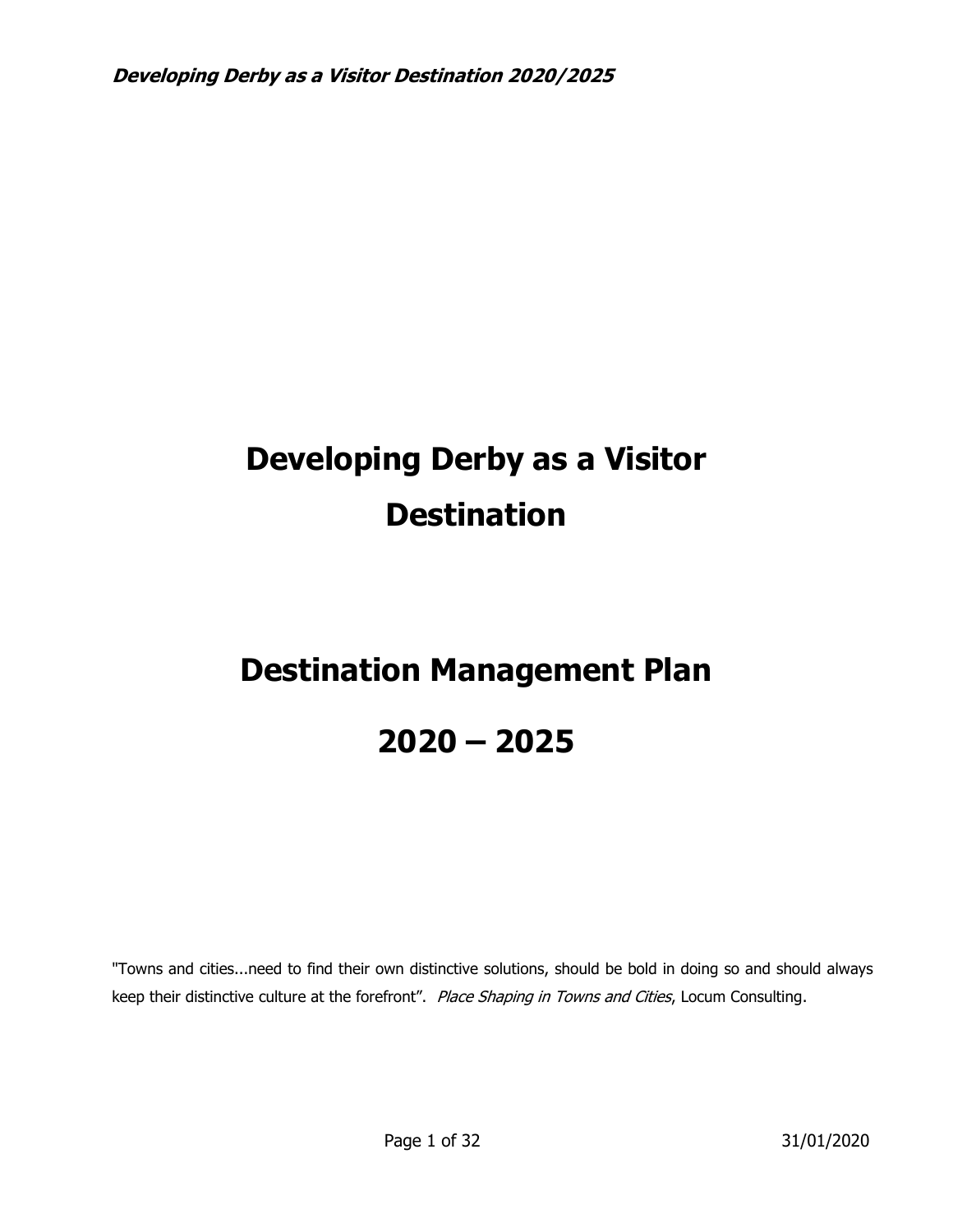# **CONTENTS**

- **1. FOREWORD ….P.3**
- **2. INTRODUCTION….P.5**
- **3. EVIDENCE BASE….P.6**
- **Tourism Facilities….P.7**
- **Tourism Infrastructure….P.14**
- **4. STRUCTURE AND GOVERNANCE….P.16**
- **5. STRATEGIC CONTEXT….P.16**
- **6. VISION, OBJECTIVES AND ACTION PLAN….P.20**
- **APPENDIX 1: SWOT Analysis….P.22**
- **APPENDIX 2: Consultees….P.23**

**APPENDIX 3: Detailed report from research and consultation….P.24**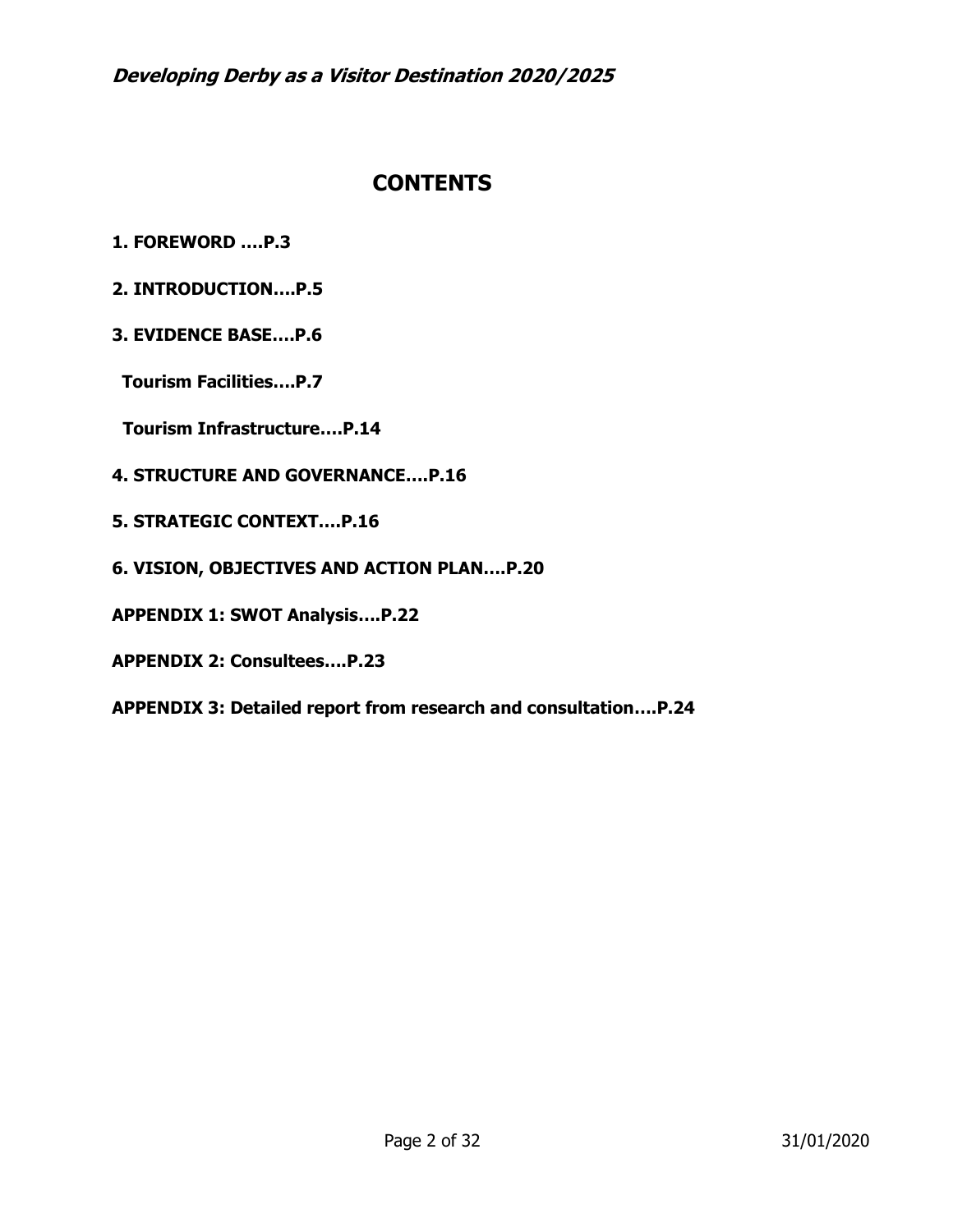# **1. FOREWORD**

A Destination Management Plan (DMP) is a strategic tool for developing and managing a destination. The purpose of this DMP is to help Derby to develop as a visitor destination in order to increase and broaden the benefits of the visitor economy.

Derby attracts more than 8 million visitors annually (The tourism definition of a visitor is a traveler taking a trip outside his/her usual environment, for less than a year, for any main purpose). Visitors to Derby contribute £426 million in economic impact and support over 5000 jobs in the sector. (Global Tourism Solutions Ltd, Scarborough Tourism Economic Activity Monitor 2017.)

In a challenging economy it is more important than ever that people see Derby as a great place to live, work, visit, study and invest.

Destination Management is about making sure the visitor offer is attractive, appealing and good value for money so that it can be sustainable in a very competitive market. Derby has not yet reached its potential in developing as a visitor destination and the sector is capable of delivering significant growth for the city.

Hotels, venues, restaurants, cafes and pubs, attractions, events and retail outlets are all part of the visitor experience and must contribute effectively to the overall offer together with infrastructure including parking and public realm. All visitor facing businesses require a mix of audiences to be sustainable. At any one time, a proportion of each businesses customers will be 'visitors'.

By definition a visitor is anyone who has made a choice to come to a destination. Visitors make their choices based on the reputation that a destination has built and their perception of the experience it will offer. Derby must project a clear and distinctive identity to be competitive as a destination of choice for visitors whatever their purpose or length of stay.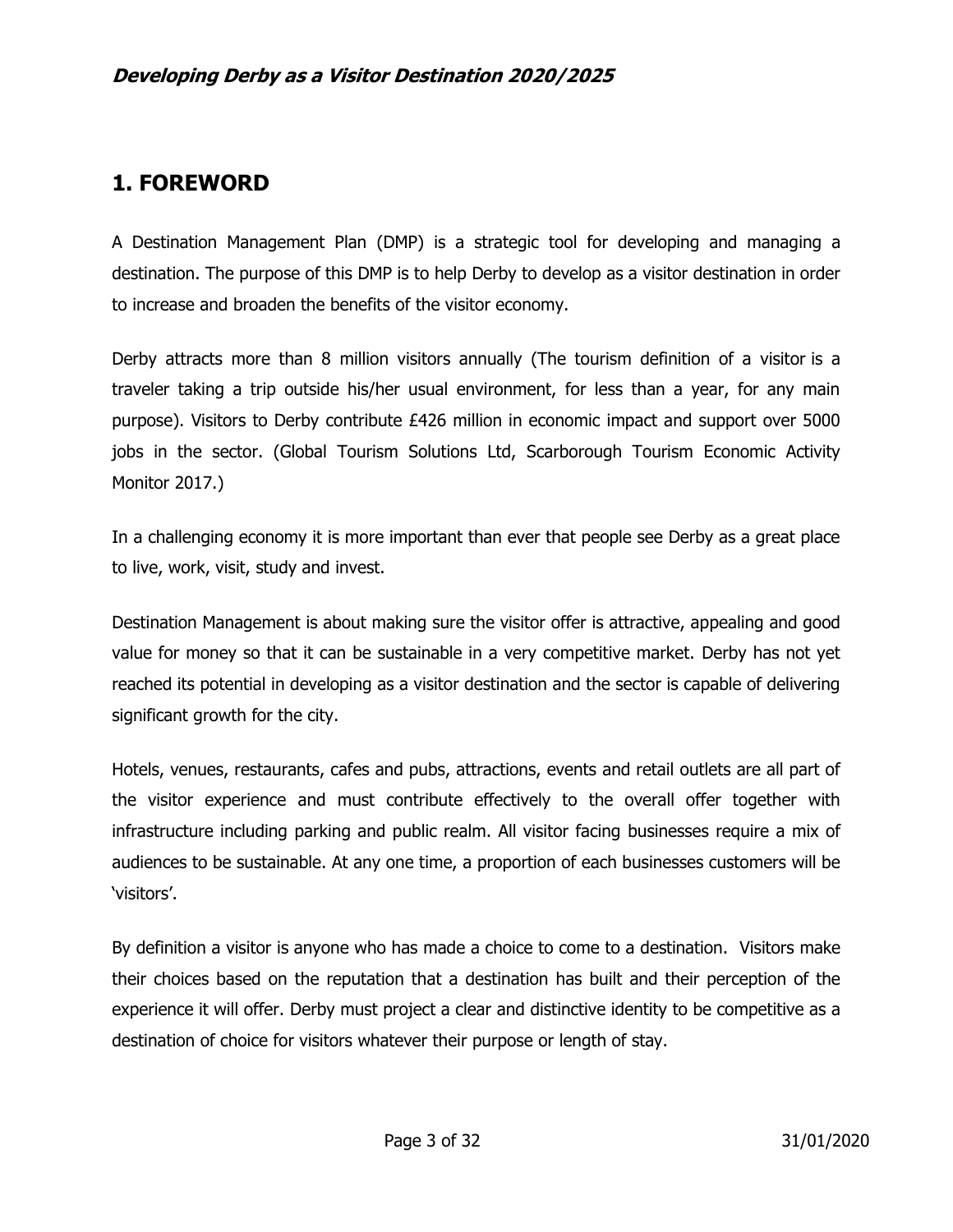**"**Cities in Britain are not about size, they're all about character. All of our cities offer not only their own history but also, most importantly, their own personality." Weightman, I.(2018). 'Visit Britain ViBE report', Weightman PR Newsletter.

The term visitor is applied despite a wide range of actual purposes for the said visit, from business and leisure, to domestic and international, day trippers and overnight stays. It is widely recognised that activity aimed at attracting visitors whatever their original purpose or length of stay, will also build pride and a sense of ownership and responsibility amongst residents.

If we effectively develop, manage and promote Derby as a destination the benefits are highly tangible for everyone.

- An improved reputation.
- A thriving Visitor Economy providing sustainable employment.
- Increasingly competitive when bidding for events, conferences, exhibitions etc.
- Successful in retaining businesses and attracting inward investment.

Vision: The City of Derby continues to develop and improve as a sustainable, competitive visitor destination based on a growing reputation for providing a quality experience across all aspects of the visitor journey.

#### Objectives:

Objective One: Support new product development that will increase visitor numbers, reach new audiences, enhance the visitor experience and/ or improve Derby's reputation.

Objective Two: Advocate for the visitor economy to inform and influence policies, planning and development of the city.

Objective Three: Communicate a clear identity for the City of Derby that accurately expresses the unique and authentic visitor experience.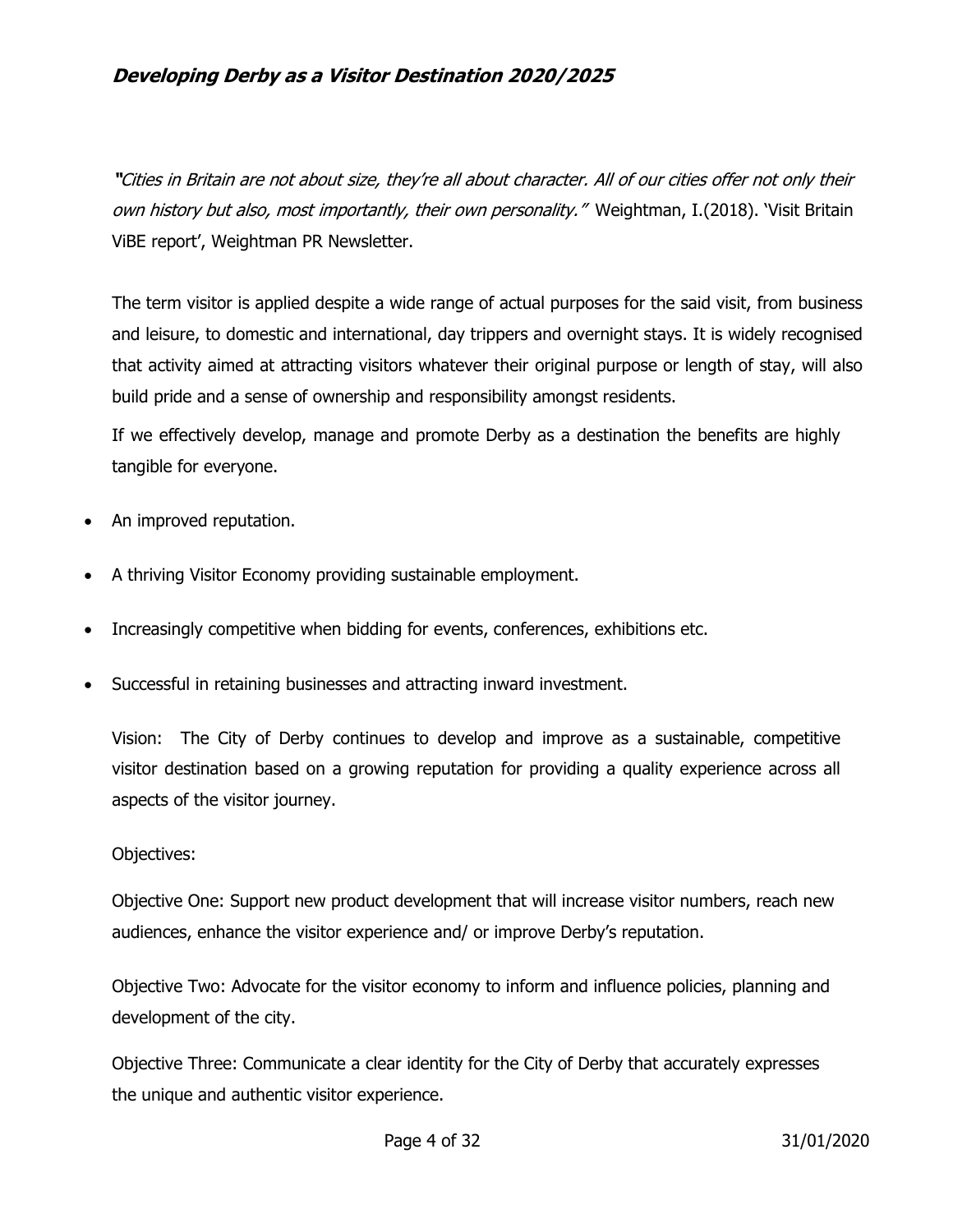These objectives will be achieved through partnership working with stakeholders from across the industry.

# **2. INTRODUCTION**

This Destination Management Plan (DMP) replaces the Visitor Economy Strategy (VES) 2011- 2016, updating the objectives to reflect changes in the environment and acknowledging the current strategic context.

Creation of the DMP.

Creation and review of the DMP is the responsibility of the local Destination Management Organisation (DMO). In Derby, the organisation that leads on the coordination of destination management locally is VisitDerby (the Derby City Council Tourism Team). VisitDerby therefore, acts as the lead organisation responsible for the development and delivery of the DMP in partnership with appropriate businesses from across the industry through the DMP Steering Group. The DMP should provide a roadmap providing a context for the work of the DMO and other stakeholders.

By working in partnership we not only avoid fragmentation and dilution but work towards a combined view and vision for the city which will lead to a stronger message and a better managed destination.

"Well-managed destinations are more likely to sustain investment, business growth and employment …The best-managed destinations are also likely to attract inward investment across a broader range of sectors, as well as value-added jobs and new talent. Making them great places to live and work as well as visit".

VisitBritain (2018) Structure of Tourism in England. [https://www.visitbritain.org/structure](https://www.visitbritain.org/structure-tourism-england)[tourism-england](https://www.visitbritain.org/structure-tourism-england)

The first step to achieving a well-managed destination is to understand the current situation and context.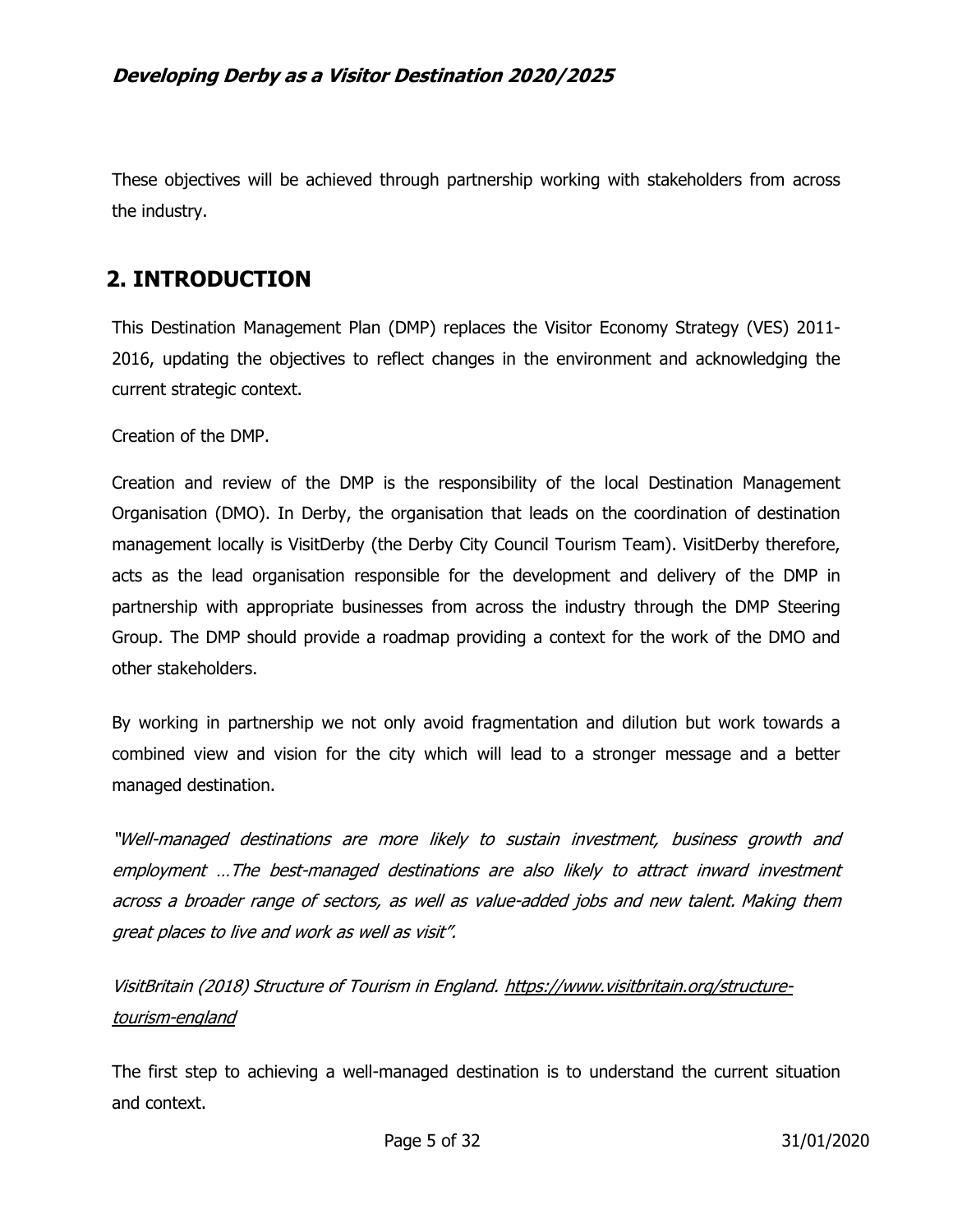With that in mind this DMP sets out to:

- **Benchmark the quality and quantity of the current Visitor Experience based on available evidence**
- **Analyse the findings**
- **Define the vision and set objectives**
- **Create an action plan to deliver objectives**
- **Define effective measurement tools**

# **3. EVIDENCE BASE**

The Visitor Economy is a core contributor to the economic profile of the city, impacting on or being impacted by a variety of business sectors and industries. The information that informs this strategy has been gathered from other strategies, reports, stakeholder interviews and visitor surveys. (See Appendix 2 for a list of consultees). Consequently, objectives arising from the creation of the DMP are advised by current performance, local issues and external trends.

#### Product Audit

If we are to maximise the value of the Visitor Economy to Derby, we need to understand the quality and quantity of the current product offer across all aspects of the industry including any new developments in the pipeline. This will show us what is working well and should be promoted, where the issues or gaps in the offer are, together with the opportunities for growing our share of the visitor economy.

People visit a destination for many reasons and purposes from business meetings to attending a sporting or cultural event or just to try somewhere new. Whatever its original purpose, each visit is typically made up of a variety of elements that contribute to the complete experience. From the value of the accommodation offer, variety of events, accessibility of attractions to the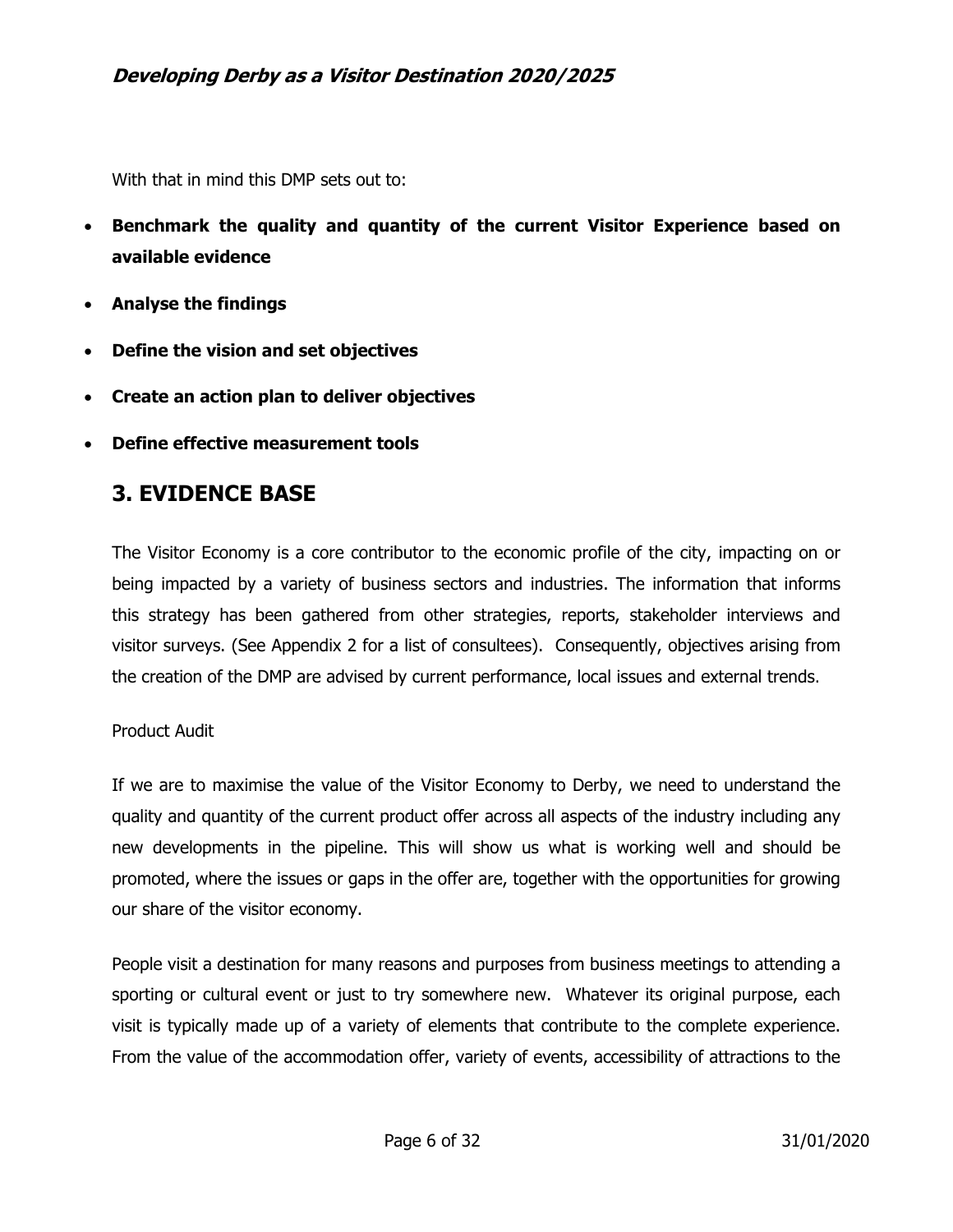quality of the built environment; the success of each element is interdependent on others to create the overall appeal of a destination and deliver visitor satisfaction.

A list of businesses that contribute to the visitor experience in Derby can be found at [www.visitderby.co.uk](http://www.visitderby.co.uk/) - the official destination website for the city, managed by VisitDerby, the Derby City Council Tourism Team. Each landing page reflects the different sectors or tourism facilities that make up the industry to create a seamless experience for visitors as they plan their trip. Each page cross references others in order to encourage visitors to add more elements to their itinerary and broaden the value of visitor spend to more businesses over a longer period.

To get an overall picture of the visitor experience it is also necessary to consider the city infrastructure as it affects visitors, plus the way that it is presented to potential audiences.

Each aspect of the visitor experience should be considered in terms of quantity and quality to give us a baseline. The VisitDerby website content has been used to provide quantitative data. Qualitative evidence is based on visitor surveys, (as collated in previous reports, completed questionnaires from the Visitor Guide and Sales and Information Centre and online surveys ) strategies and reports plus stakeholder consultation (captured through interviews and meetings with key stakeholder/ groups). The statements listed are aggregated from a variety of similarly expressed experiences and views rather than isolated individual comments. (Please see Appendix 3: Detailed report from research and consultation.)

It is important to note that using data from different sources may result in some contradiction of results. However, for the purpose of benchmarking we are looking to measure the trend rather than specific numbers.

# **Tourism Facilities**

### Accommodation (plus meeting and conference facilities)

A product audit on the accommodation sector in Derby can be found at Appendix 3.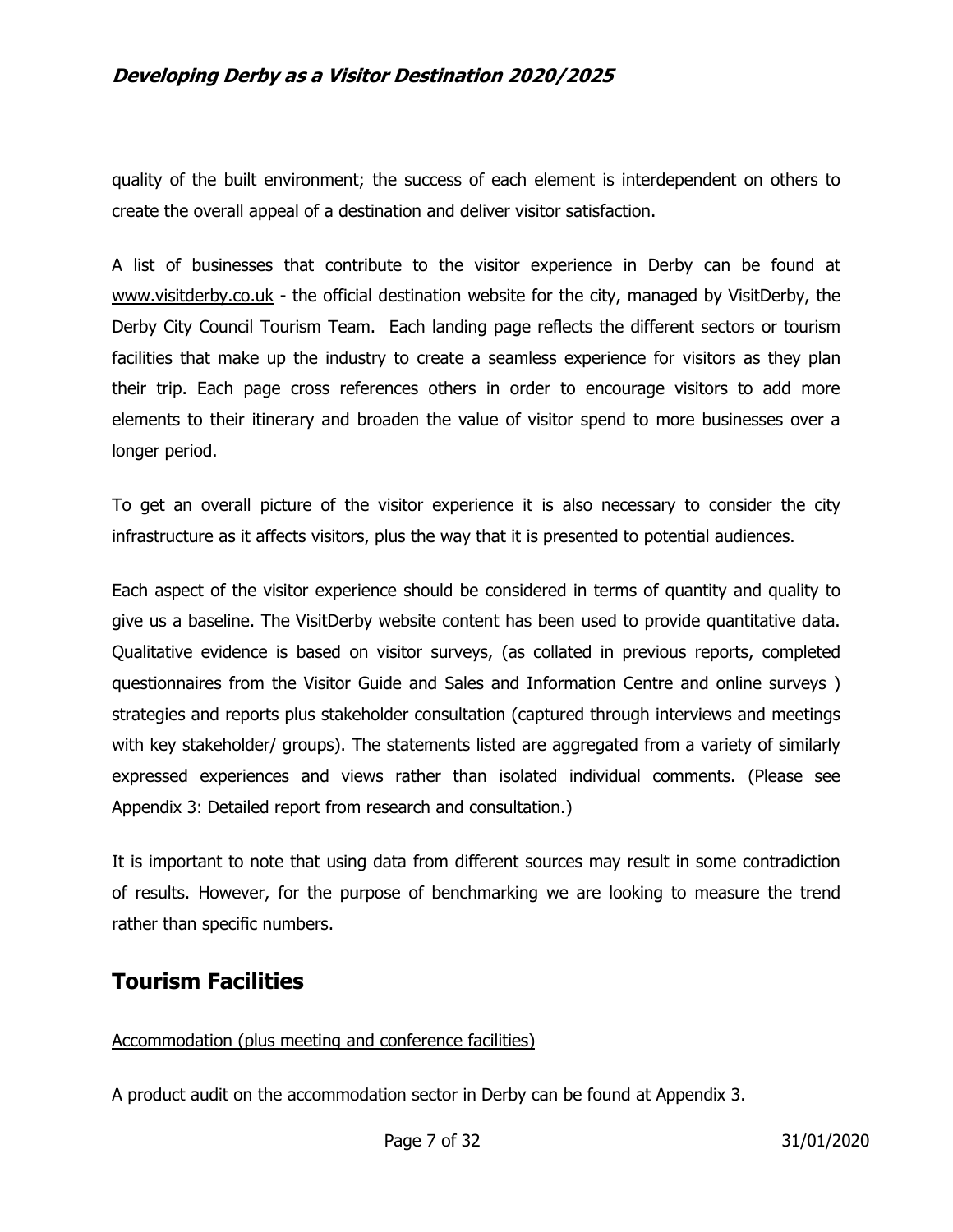Derby's accommodation stock is largely made up of branded hotel chains. In some instances this makes engagement difficult with contribution to destination objectives superseded by loyalty to brand. Most product is within the budget brand segment to  $3*$  with a lack of 4-5 $*$ accommodation. This leads to competition within the segment and supresses the revenue per available room. (revPAR)

The national trend for growth in this sector is within the unique, independent, boutique segment and Derby (along with Nottingham) has a lack of product, making this an opportunity for investment.

"Compared to other parts of England, Derbyshire and Nottinghamshire are lagging behind other destinations in terms of the development of branded boutique, budget boutique and lifestyle hotels in Nottingham and Derby; luxury and boutique country house hotels; market town boutique hotels; boutique inns". Hotel Solutions, (2017) D2N2 Visitor Accommodation Strategy –Executive Summary.

Whilst there is a very small amount of boutique, independent accommodation within the city, there are a few, high quality examples that have attracted significant national media interest.

Planning policy should be strategic and take into account gaps in the sector whilst avoiding increasing the pressures created by over-supply.

**Action: Engage with stakeholders including DCC planning plus potential investors and developers to ensure understanding of accommodation sector supply and demand in Derby. Understand obstacles and issues being reported by developers.**

Capacity mid-week is mainly taken up through business tourism created by corporate multinational businesses with local offices, most notably Rolls Royce and Toyota Motor Manufacturing. Restrictions placed on travel and meetings by these companies have made the business unstable in recent years, whilst the revPAR is driven down through competition to contract with appointed agencies. There is currently an over reliance on a small number of companies.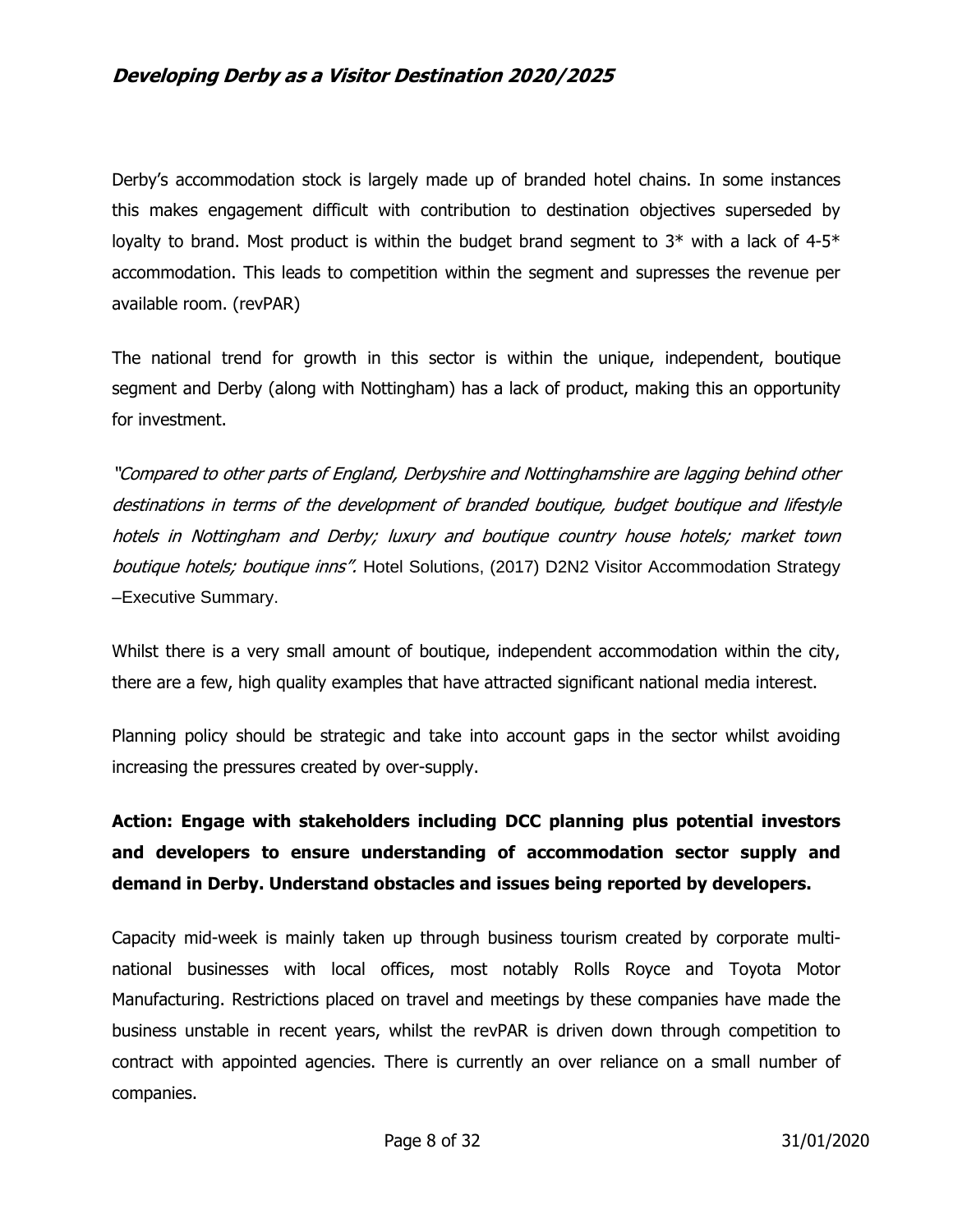"Midweek demand is strong, particularly on Tuesday and Wednesday nights, when city centre hotels frequently fill and turn business away. Corporate rates are low in the city however, due to stiff price competition between hotels and the dominance of a few very large companies that command low room rates from the city's hotels. The weekend market is much more challenging and low-rated. Hotel Solutions, (2017) 'D2N2 Visitor Accommodation Strategy – Report of Key Findings'.

Reduced demand at weekends is reported by most accommodation providers. Much of the available business is based upon Derby being a central location accessed by a good road and rail network, for a low-cost city break for family/ friend occasions. The low value of this business does not encourage ongoing investment by the hotel chain. A more sustainable proposition needs to be built upon proximity of nationally/ internationally significant attractions such as Chatsworth, together with awareness of the destination created by a regular calendar of quality events, plus the appeal of Derby attractions.

The majority of accommodation providers report the need for more weekend activities, events and attractions in the city in order to increase demand. At present only one event (Download Festival) can be relied upon to fill the city hotels at weekends. Some providers reported notable demand during Feste, Format and The Derby Folk Festival based on room bookings for artists etc.

Some providers are programming their own events in order to increase weekend bed bookings. These appear to have met with mixed success.

The sector is looking towards the opening of the Museum of Making to create a step change in weekend demand. Recent experience of large scale cultural events including the Weeping Window at The Silk Mill, The Knife Angel and Museum of the Moon at Derby Cathedral plus Leonardo Da Vinci: A Life in Drawing exhibition at Derby Museum, has demonstrated the impact that quality cultural events can have on the economy. Building on these successes, the industry would benefit from an increase in quality events which have the potential to attract overnight/ day visitors. The events would ideally be spread throughout the year particularly at weekends when accommodation demand from the business sector is low.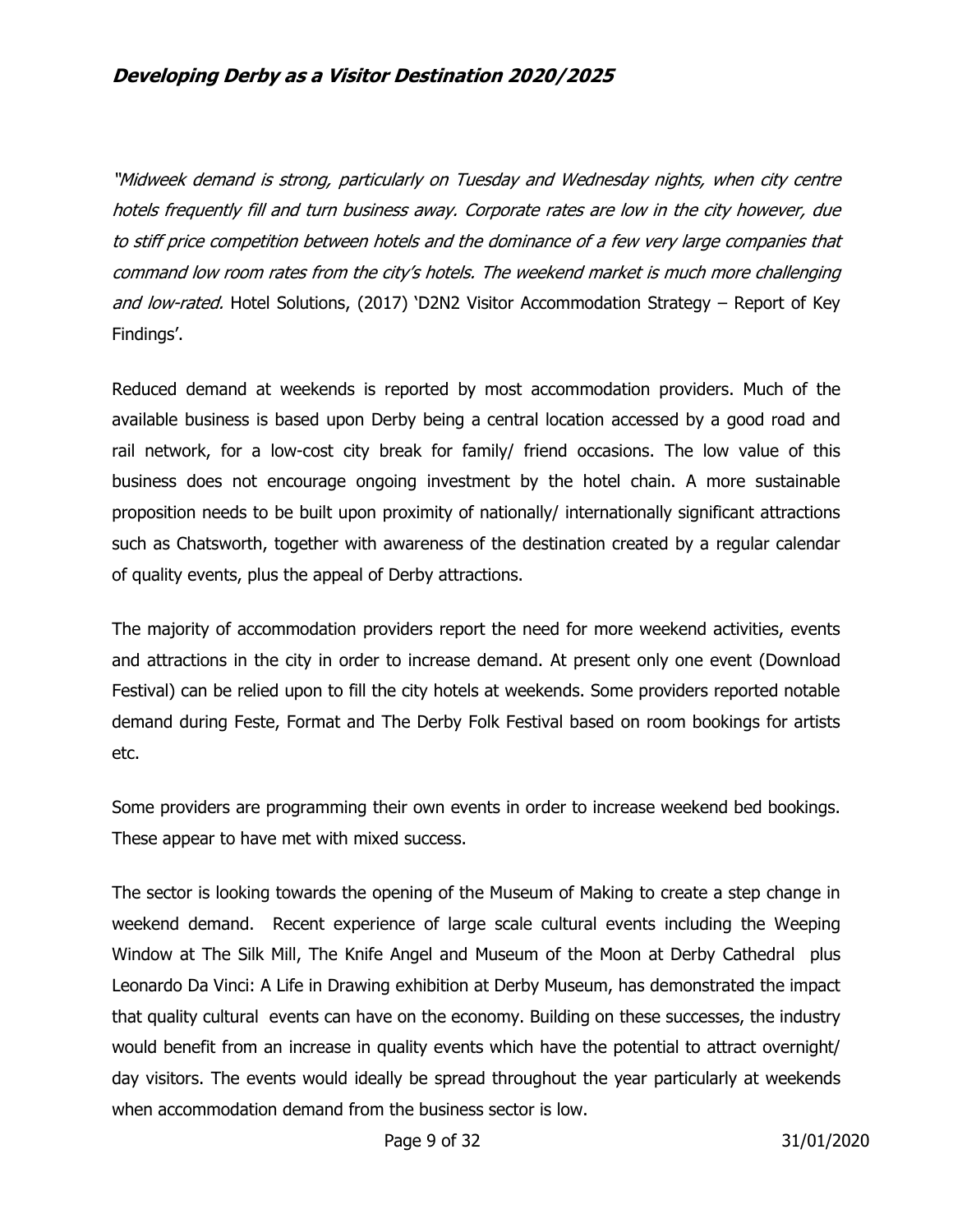OTA (Online Travel Agents) commission is a major issue for the sector, which is shared nationally.

# **Action: Explore and develop plans for attracting new cultural/ leisure events to Derby, particularly at weekends.**

The lack of a dedicated conference venue in Derby or Nottingham was noted as a gap in the Visitor Economy Review and Investment Study produced for D2N2.

"… As a result, the area is almost certainly losing out to some extent when compared to other destinations which can offer purpose-built facilities. The economics of dedicated conference centres are not easy. In the right locations they invariably bring wider economic benefits, but they also require careful consideration and realistic business plans." Colliers Int. (2014) 'D2N2 Visitor Economy Review and Investment Study'.

The report goes on to note the likely displacement in the event that a dedicated conference facility was to open in Nottingham.

Despite the lack of a dedicated venue, there are however, a number of developments that will increase the opportunity to attract business visits and events (BV&E) to the city. It is recommended that the relevant organisations work in partnership to attract new business, maintain contact with event organisers, actively develop joint sales activity and work together to keep enquiries in the city.

#### **Action: Explore and develop opportunities to attract more BV&E to Derby venues.**

#### Attractions and Events

"Any progressive city or town should be constantly thinking about how it can add to the quality and range of its attractions". Locum Consulting, 'Place Shaping in Towns and Cities'.

A product audit on the attractions and events sector in Derby can be found at Appendix 3.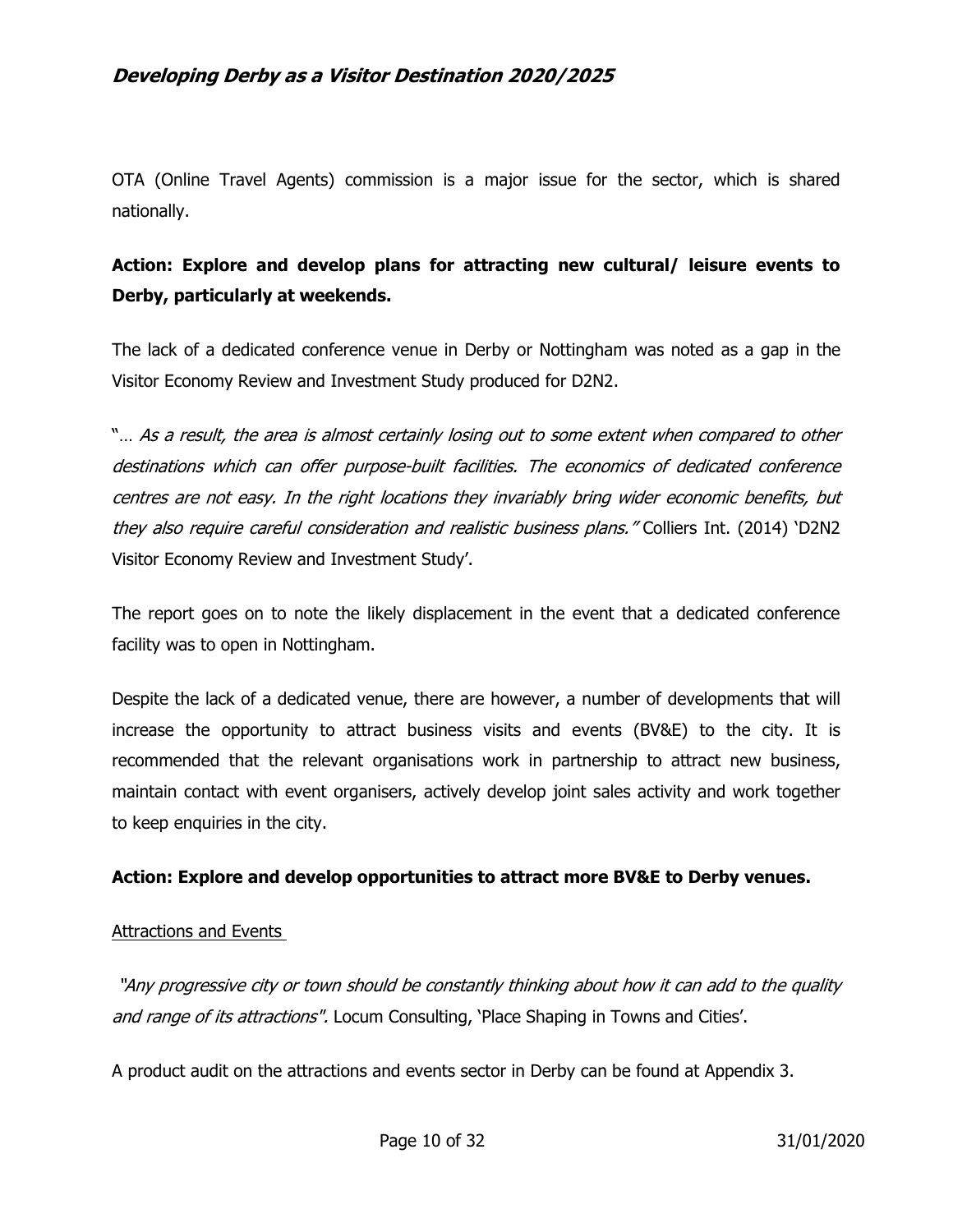An analysis of visitor research showed that most visitors were motivated to visit Derby for 'culture'. Whilst the term is subjective, the results suggest that Derby has a reputation as a destination with a significant cultural offer.

"Derby is currently home to eight Arts Council National Portfolio organisations and a wide range of independent theatre companies, games and software designers, artists and galleries, musicians, promoters and studios, museums and built heritage, and a year-round programme of festivals and outdoor arts. "Derby Culture Strategy.

Many of the key events which may be contributing to a growing awareness of Derby as a cultural hub are produced in partnership with cultural organisations and attractions across the city. This collaborative approach is a significant asset which has led to the creation of events such as Feste, Format, Hannells Darley Park Concert, the Book Festival, the Folk Festival and more, all of which have had a significant positive impact on Derby's reputation.

Concern was expressed relating to funding issues which could affect the future of these events and the venues that come together with resources to deliver them. Financial resources for marketing the events are very limited and prohibitive to reaching larger audiences. Whilst the quality of these events is seen as being high, the frequency of the quality events leaves significant gaps which the industry would like to see being addressed.

It was felt that this emerging reputation as a cultural destination is an asset to development and should be protected and enhanced as part of Derby's identity.

The attractions in Derby are seen as being of good quality but relatively small with primarily local or regional interest. This limits the potential to attract overnight visitors unless attractions are hosting an event with a more national perspective or where Derby is the closest venue for regional audiences.

**Action: Ensure that representatives from amongst the portfolio organisations are on the DMP Steering Group to share issues and opportunities.**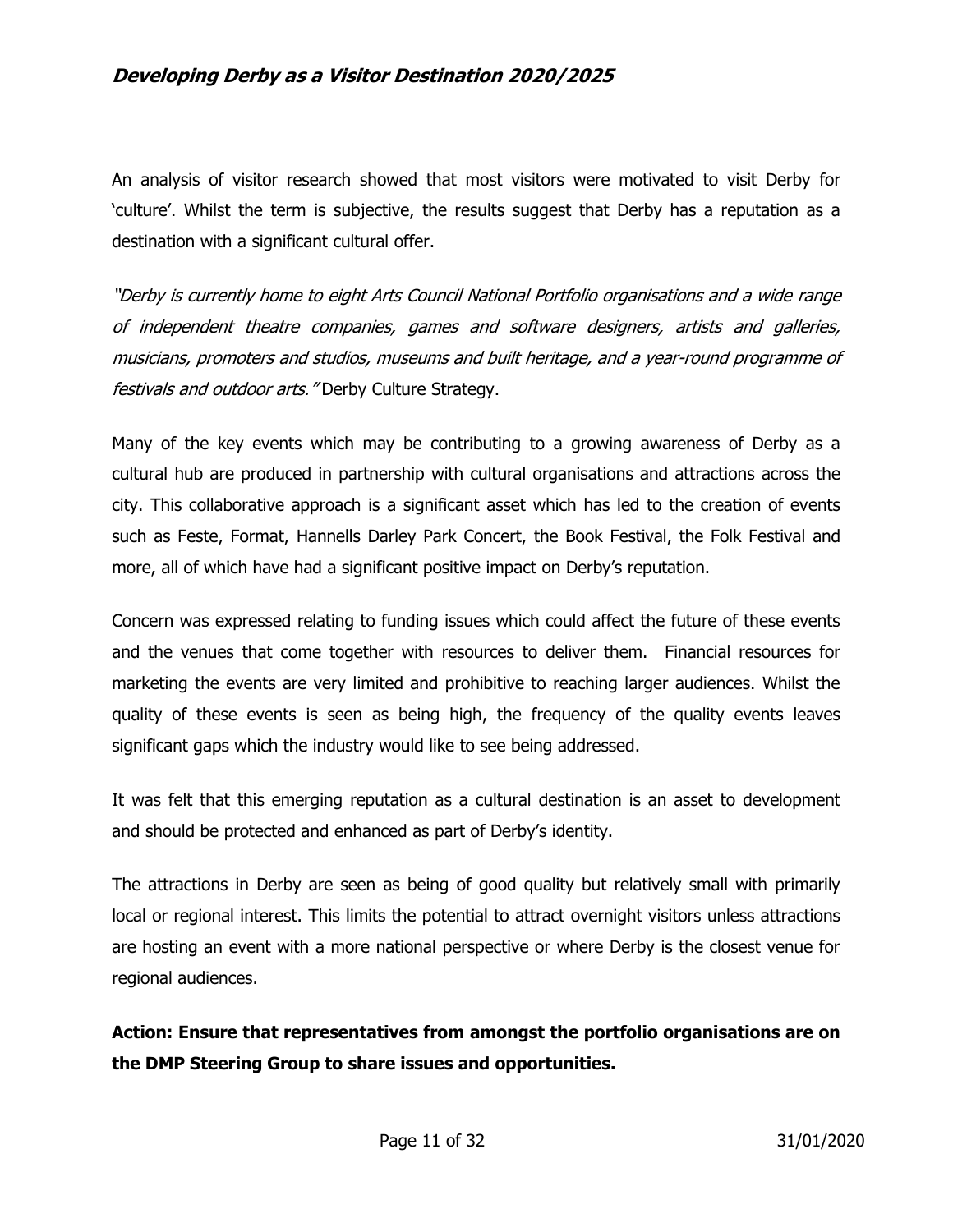Most stakeholders interviewed, reported feeling that the Market Place is underutilised as a venue for events. They would like to see it fulfil its potential to be a vibrant place to congregate for visitors and residents alike. At present the process for delivery of events on the Market Place and other public spaces is largely reactive. The opportunity exits to develop an increased focus on attracting and programming of appropriate events for the more prominent public spaces.

# **Action: Engage with relevant colleagues and stakeholders to explore a vision for the Market Place which will improve the environment and open the opportunity for a programme of quality events.**

Derby is reported to have better than average access for wheelchairs users. Improving access should be considered during any development but especially for planning future use of the Market Place. In addition the opportunity to improve advice relating to accessibility is available through the Nimbus Access Card, Accessible Derbyshire and a recent user audit with much greater detail than the current practice of adding or omitting the wheel chair symbol. Working in a collaborative way with these organisations, could increase audiences through improved information and promote best practice whilst also identifying areas for improvement.

# **Action: Include accessibility in future plans for the Market Place plus other developments and events. Improve accessibility information on VisitDerby by providing accurate and detailed listings.**

The Museum of Making due to open at Derby Silk Mill in 2020 is highly anticipated particularly in its ability to attract nationally significant exhibitions. The attraction bridges the gap with the wider DWMWHS via the River Derwent. Being the Southern Gateway to a World Heritage Site is a significant opportunity but the quality of the visitor experience along the valley is varied and the product does not yet hold together as a cohesive experience. Nevertheless, the new attraction is a major investment with a tangible interpretation of Derby's unique identity. The opening of the attraction creates the opportunity to tell the Derby Story and use such to create a sense of place which informs future development.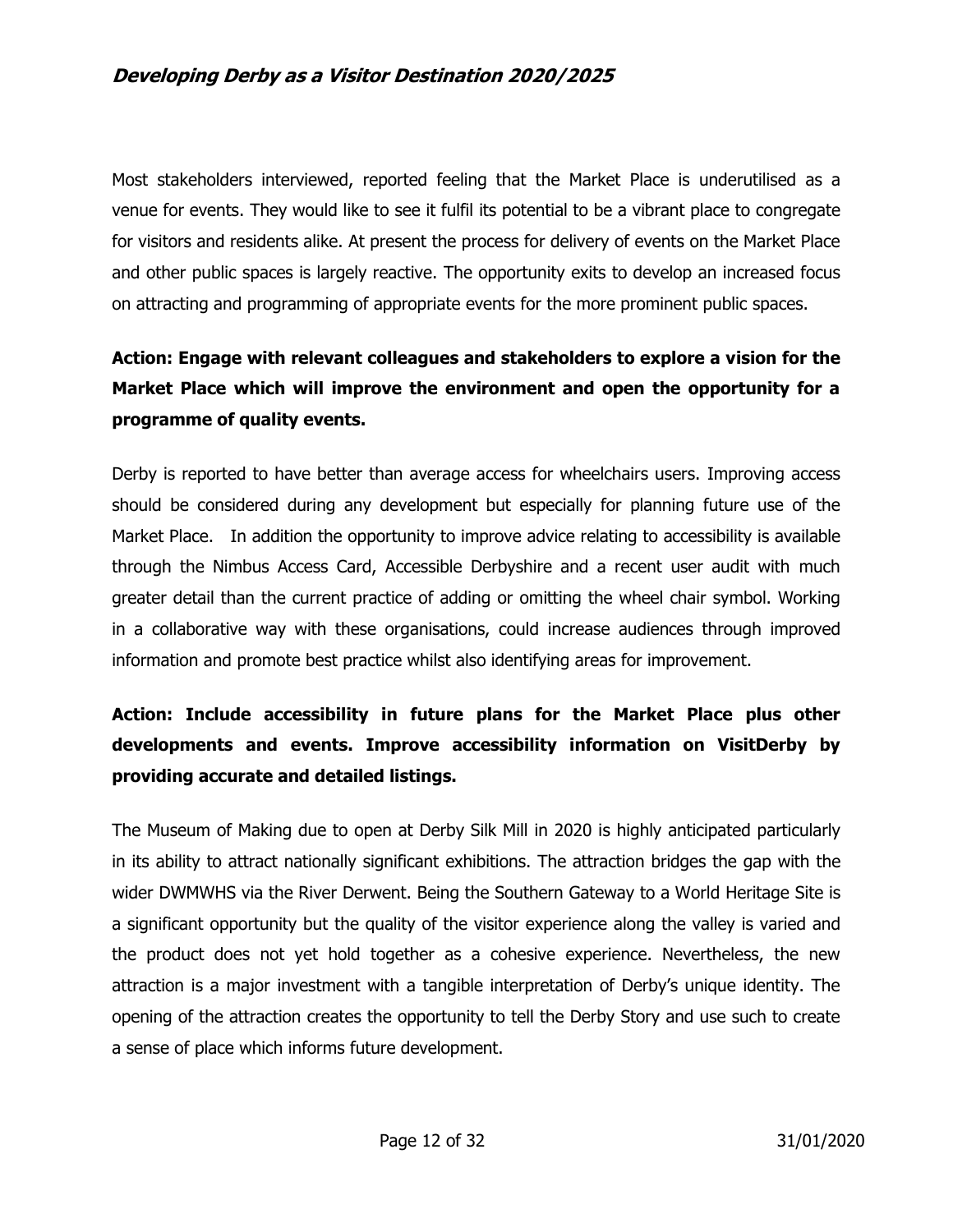# **Action: Explore how the Museum of Making at Derby Silk Mill can benefit the wider city and be a catalyst for identifying and promoting Derby's unique identity.**

The Visitor Economy Review and Investment Study produced in May 2014 by Colliers Int. for D2N2, mentions the Derby Market Hall as another opportunity for investment. Essential maintenance is currently underway in both the Guildhall Theatre and the adjoining market. Once completed there are plans for refurbishment in order to deliver a more attractive market model.

# **Action: Increase engagement of the DMP Steering Group with the Market Hall/ Guildhall Theatre projects.**

Derby is proud to have been successful in achieving and maintaining Purple Flag status since 2013. Purple Flag is an accreditation scheme that recognises excellent management of city centres at night. The early evening economy however, continues to be an issue for Derby.

# **Action: The DMP Steering Group to increase understanding of Purple Flag and how the visitor economy can support a better early evening economy.**

#### Dine (the food and beverage sector)

A product audit on the dining sector in Derby can be found at Appendix 3.

Recent years have seen an increase in the number of quality independent cafes and restaurants opening in Derby, supporting already established credentials as a city with a strong Real Ale/ Craft Beer industry. However, many such businesses have gone on to close within a short period of time, giving rise to concerns about the sustainability of such businesses without a corresponding increase in footfall.

Part of the solution is seen to be an increase in city living and student accommodation. A number of projects in the pipeline should deliver new apartments for city living and hence footfall/ custom.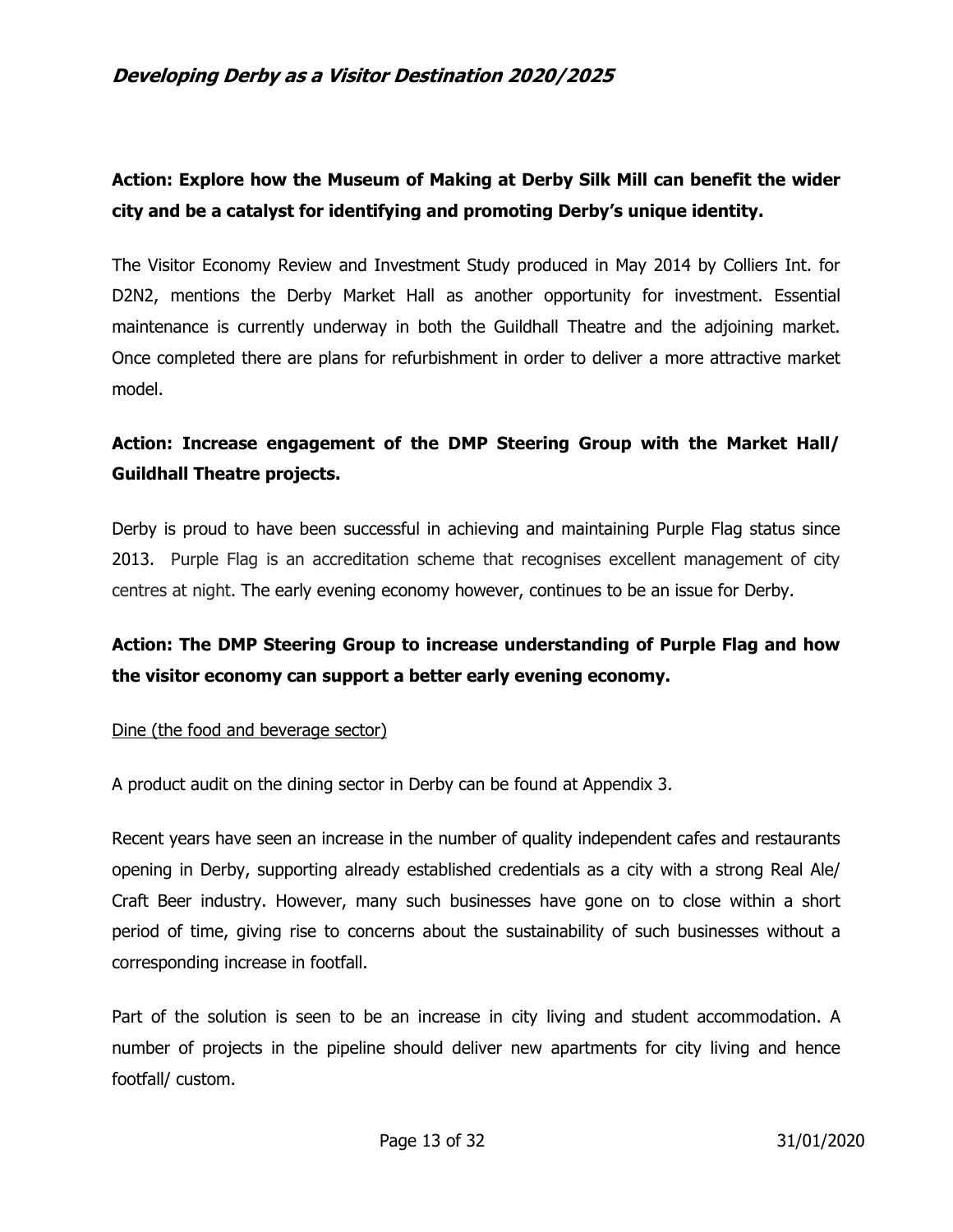**Action: Ensure that independent F&B businesses have a chance to be represented within the DMP Steering Group and increase engagement between the DMP Steering Group and public/ private sector development of city living. Maintain contact through Vibrant City Partnership.**

# **Tourism Infrastructure**

#### **Transport**

Impact on and from The Visitor Economy should be considered within Local Transport Plans.

Visitor research showed that payment by card for parking has become an expectation. This is now in place at most local authority operated car parks.

Coach parking is currently provided courtesy of a private landowner who secured temporary planning permission on land which will ultimately be built upon. This will leave a gap which would ideally be filled with a more permanent solution in order to provide enhanced facilities for drivers and consistency to enable tour operators and group organisers to plan ahead.

VisitDerby is working with East Midlands Railway to promote travel to Derby events and attractions. It is noted however, that there are significant obstacles in travelling to attractions and events beyond Derby using public transport.

# **Action: The DMP Steering Group to engage with the development of Local Transport Plans to explore potential solutions to travel to, around and out of Derby.**

#### Signage

There is currently a lack of gateway signage on the main arterial routes into and out of Derby. Commercial activity on the available outdoor advertising assets replaces strategic place-making with third party sales messages which could potentially conflict with a vision and identity for the city.

**Action: The DMP Steering Group to engage with City Wide vision/ place-making discussions.**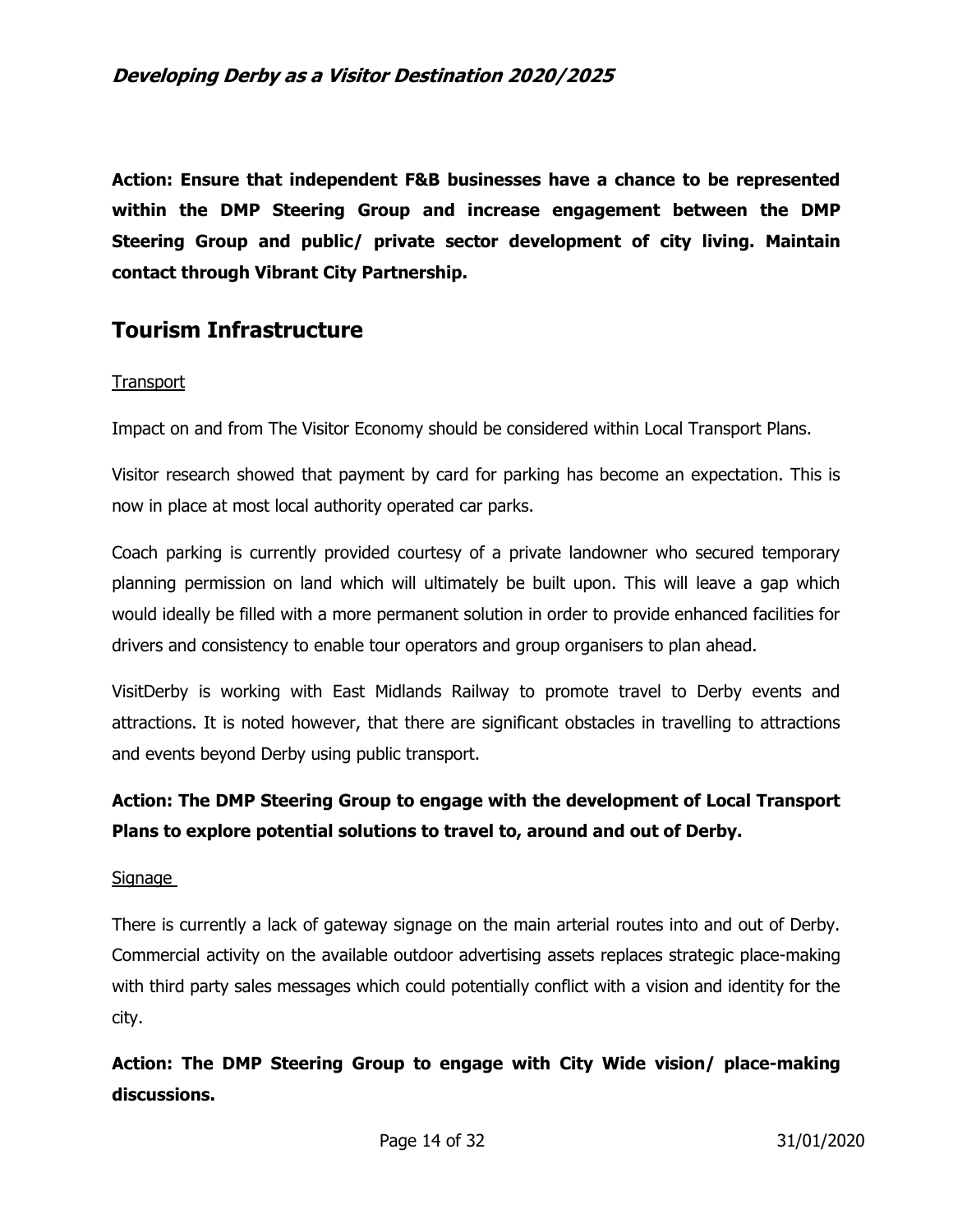A number of stakeholders reported a need for more and affordable signage opportunities, particularly in the city centre. This is limiting potential audience growth for events, which in turn affects the sustainability of attractions and inhibits the reputational opportunity provided by the hosting of quality events. Creative event promotion through signage would help to improve the vibrancy, aesthetic and atmosphere in the city, particularly in the Market Place, making it a more pleasant place to spend time and creating a sense of inclusivity and community. Event signage around the city and gateway signage promoting events and culture in general would help to improve reputation and mitigate the impact of commercial use of signage.

# **Action: Increase the opportunity for event promotions to include signage/ lamp post banners in the Market Place, other high footfall areas throughout the city and gateways.**

#### Visitor Services and Marketing

Derby City Council continues to fund the Derby City Council Tourism Team (2.8 FTE posts) as the Destination Management Organisation known to the public and industry as VisitDerby. Since 2015 VisitDerby has been a membership organisation with listing/ membership fees supporting marketing activity.

Resources are limited which is affecting the amount of activity that can be undertaken but the investment continues to fund the Destination Management Website, [www.visitderby.co.uk](http://www.visitderby.co.uk/) plus Social Media and digital marketing which are growing in visitors and followers.

During the consultation for the DMP, views have been expressed by some stakeholders that VisitDerby should develop a conference bureau aspect and explore potential funding models that would enable income generation for other areas of work.

# **Action: Increase awareness of Derby as a conference and event destination with a variety of existing and new BV&E venues.**

Existing twinning relationships and/ or memorandum of understanding activity, is being developed to attract numbers of visitors as well as exploring trade opportunities. This is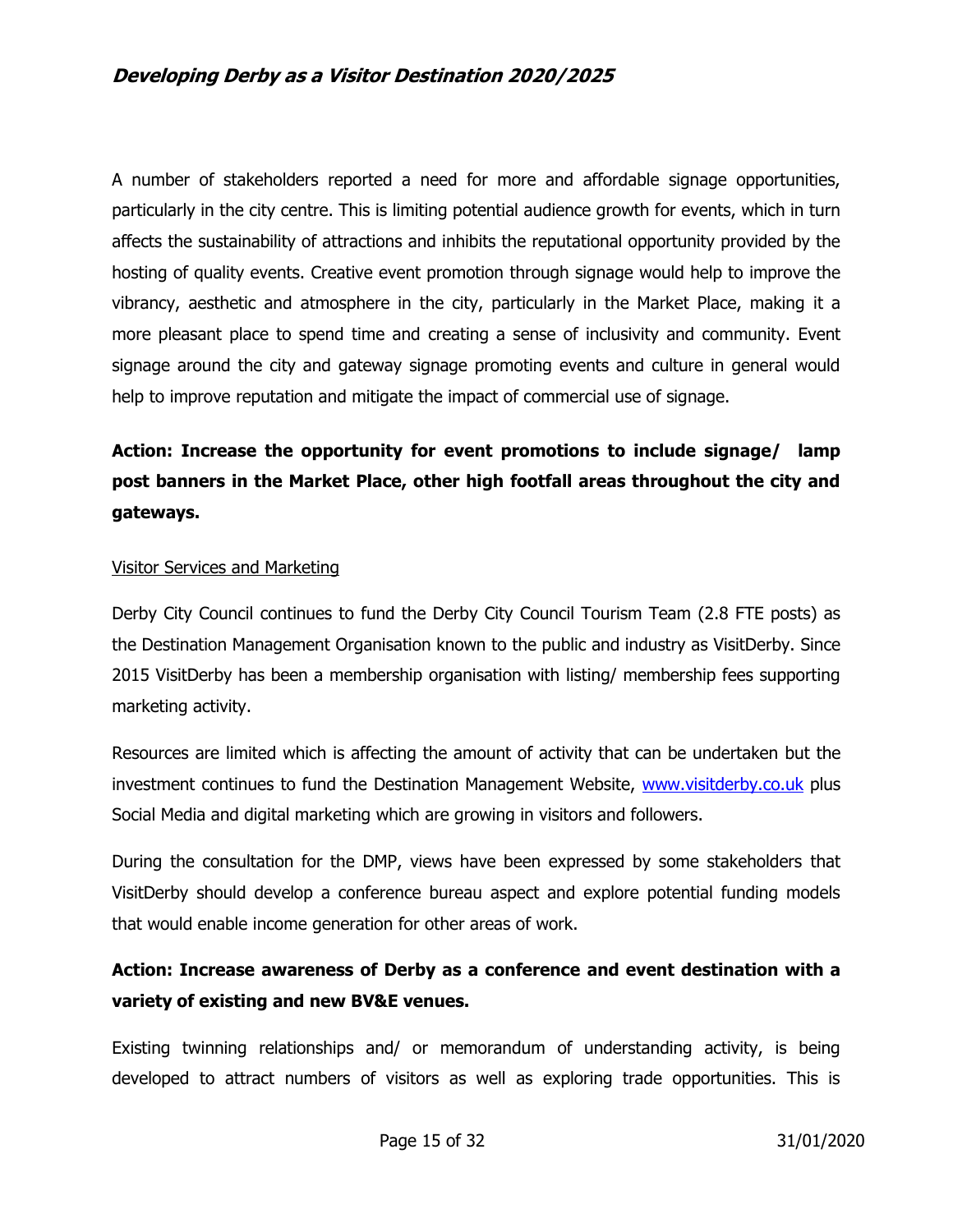delivering results, particularly within the Chinese group market and should be further developed.

#### **Action: Develop product for Chinese and other International markets.**

# **4. STRUCTURE AND GOVERNANCE**

The DMP will be delivered in partnership through the DMP Steering Group with a membership made up from the various sectors making up the visitor economy plus Derby City Council.

The Derby Culture, Leisure and Tourism Board has adopted the DMP and will provide the governance/ reporting structure to ensure effective delivery of the action plan. A representative from the DMP Steering Group will also sit on the Vibrant City Board in recognition of the many cross-cutting themes and actions.

# **5. STRATEGIC CONTEXT**

#### Trends in UK tourism

In 2017 the UK welcomed a record 39.2 million inbound visits, 4% more than in 2016. There was also a record  $£24.5$  billion spent in the UK – up 9% on 2016. 2018 saw a decline of 3% in visitor numbers which still leaves 2018 as the second highest in terms of numbers and spend, ever recorded. Statistics available for 2019 show a slight increase on 2018 and VisitBritain forecasts an overall increase on 2018.

VisitBritain (2019) To be found at: www.visitbritain.org/2019-inbound-tourism-forecast.

People come from all over the world to visit Derby for a variety of purposes. Data from the ONS- IPS (face-to-face interviews with a sample of passengers travelling via principal airports, sea routes and the Channel Tunnel) shows that visits to Derby in 2017 increased by 12% over the previous year. The increase from 2010 to 2017 was 19%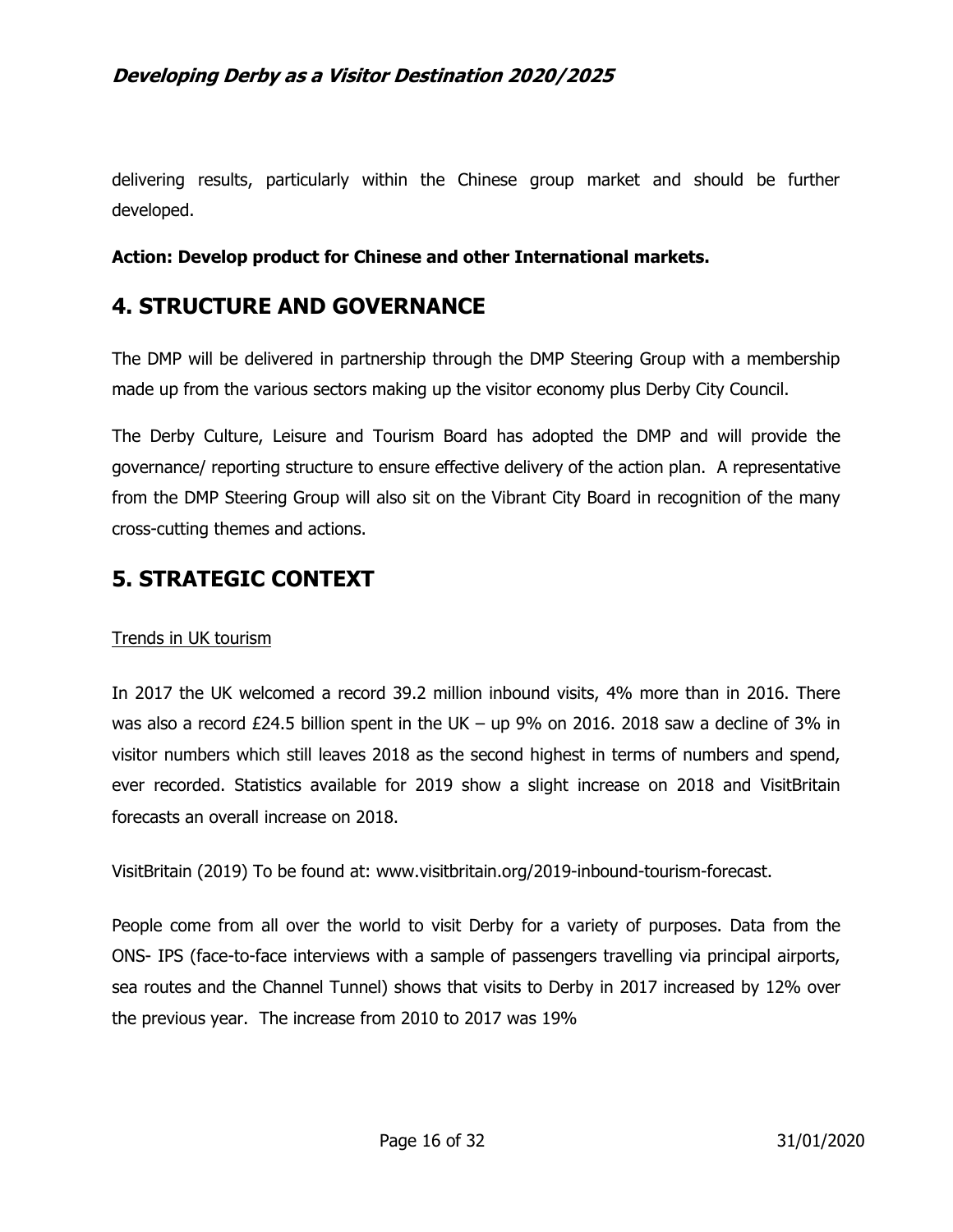| Source: International Passenger Survey, Office for National Statistics |       |        |       |       |       |        |        |        |  |  |  |  |
|------------------------------------------------------------------------|-------|--------|-------|-------|-------|--------|--------|--------|--|--|--|--|
|                                                                        |       |        |       |       |       |        |        |        |  |  |  |  |
|                                                                        |       |        |       |       |       |        |        |        |  |  |  |  |
|                                                                        | 2010  | 2011   | 2012  | 2013  | 2014  | 2015   | 2016   | 2017   |  |  |  |  |
| Derby                                                                  | $97*$ | $103*$ | $75*$ | $96*$ | $97*$ | $105*$ | $102*$ | $115*$ |  |  |  |  |
|                                                                        |       |        |       |       |       |        |        |        |  |  |  |  |
| $*000$                                                                 |       |        |       |       |       |        |        |        |  |  |  |  |

The Great British Tourism Survey measures Domestic Overnight Tourism Performance. In 2017, British residents took 100.6 million overnight trips in England -1% higher than in 2016. Visits to the East Midlands accounted for 7% of the overall trips taken.

The trend clearly shows that there is an opportunity for economic growth through development of the Visitor Economy in Derby, providing that the issues and opportunities are addressed through city-wide strategy and policy.

#### Derby Masterplan

The City Centre Masterplan sets out a strategic context for investment opportunities in the city over a period of 15 years (2015-2030), demonstrating the Council's commitment to the regeneration of the city centre.

The masterplan has been conceptualised by the business community in partnership with Derby City Council. The Vibrant City Partnership, a sub-group of Derby Renaissance Board, has a wide-ranging membership including key organisations and businesses in the city centre. The Board includes the Visitor Services and Development Manager in order to reflect the issues and opportunities presented by the Visitor Economy via the DMP.

**Action: A proposed review to the City-centre masterplan will offer an opportunity to more closely engage with the DMP action plan. To be discussed at DMP Steering Group.**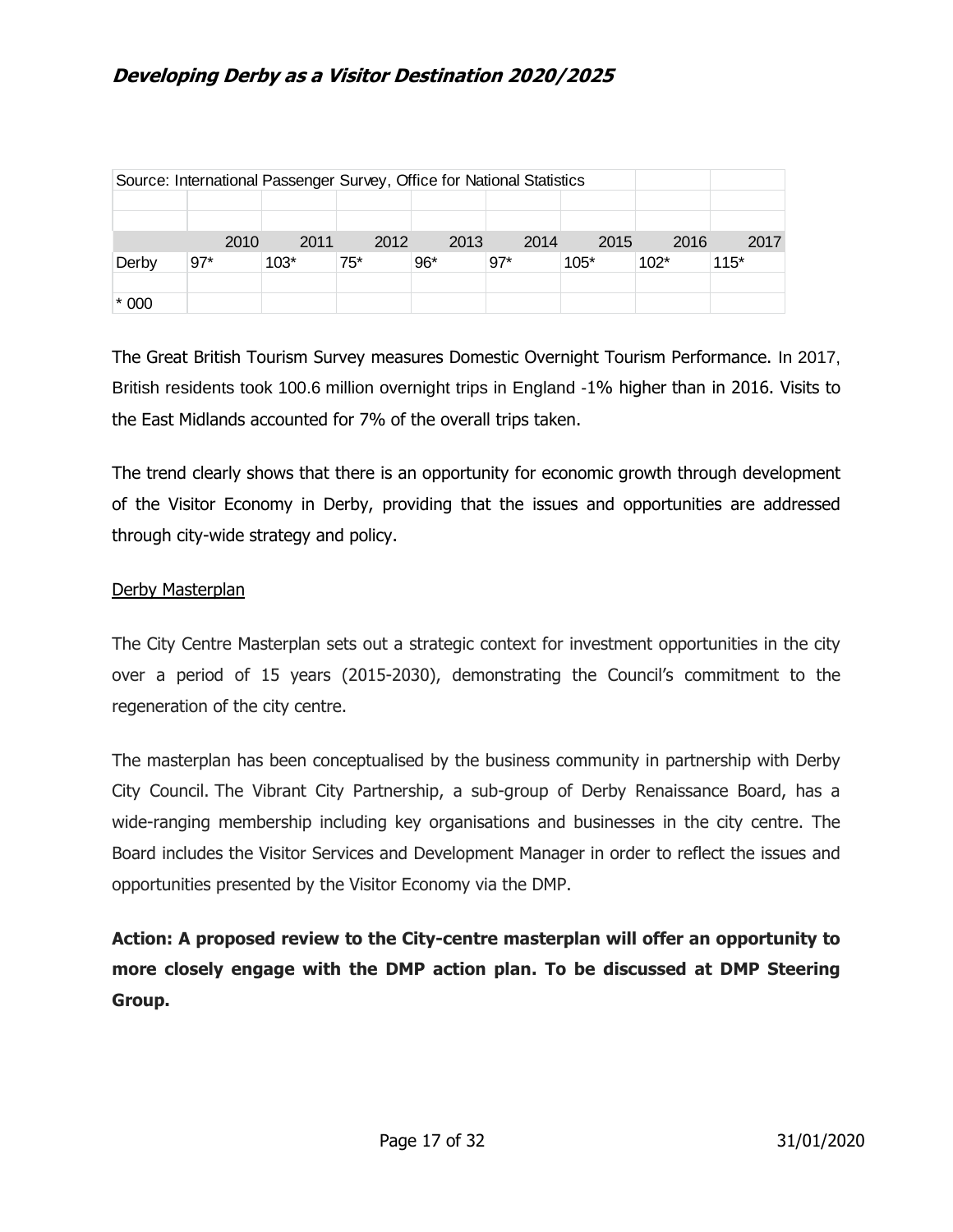#### **Partnerships**

The DCC Tourism Team works with a variety of partners in many different ways to achieve shared or complementary objectives.

VisitBritain is the name used by The British Tourist Authority. This is the national tourist agency responsible for marketing Britain worldwide and developing Britain's Visitor Economy.

One of four key objectives listed in the Strategic Framework for Tourism published in 2010 is to 'increase England's share of global visitor markets', with an ambition to increase the value of tourism by 5% annually over ten years.

The Derby City Council Tourism Team -VisitDerby is recognised as the DMO for the city of Derby. The Team responds directly to requests for information to fit with their campaigns including PR initiatives.

Funding managed by VisitBritain has been delivered through the Discover England Fund for projects based on developing UK wide themes and products aimed at changing domestic and International behaviour. Derby's ability to engage with larger projects and to bid for external funding is inhibited by lack of available match funding. There are currently no open calls for projects.

Marketing Peak District and Derbyshire (MPD&D) is the regional DMO. It is a membership organisation that receives core funding from Derbyshire County Council to deliver tourism for Derbyshire. MPD&D is responsible for delivering the Peak District and Derbyshire Growth Strategy for the Visitor Economy 2014-2020.

Derby's location and proximity to the countryside and attractions of Derbyshire and The Peak District, remains an important factor in attracting visitors. Whilst it is important to maintain a connection for relevant projects and activities, some businesses in Derby report feeling a lack of connection and relevance towards MPD&D based on their mainly rural branding.

The Derwent Valley Mills World Heritage Site (DVMWHS) encompasses visitor experiences from Derby and out along the WHS corridor, into the county and vice versa. Derby's relationship with DVMWHS will become more significant with the impending opening of the Museum of Making at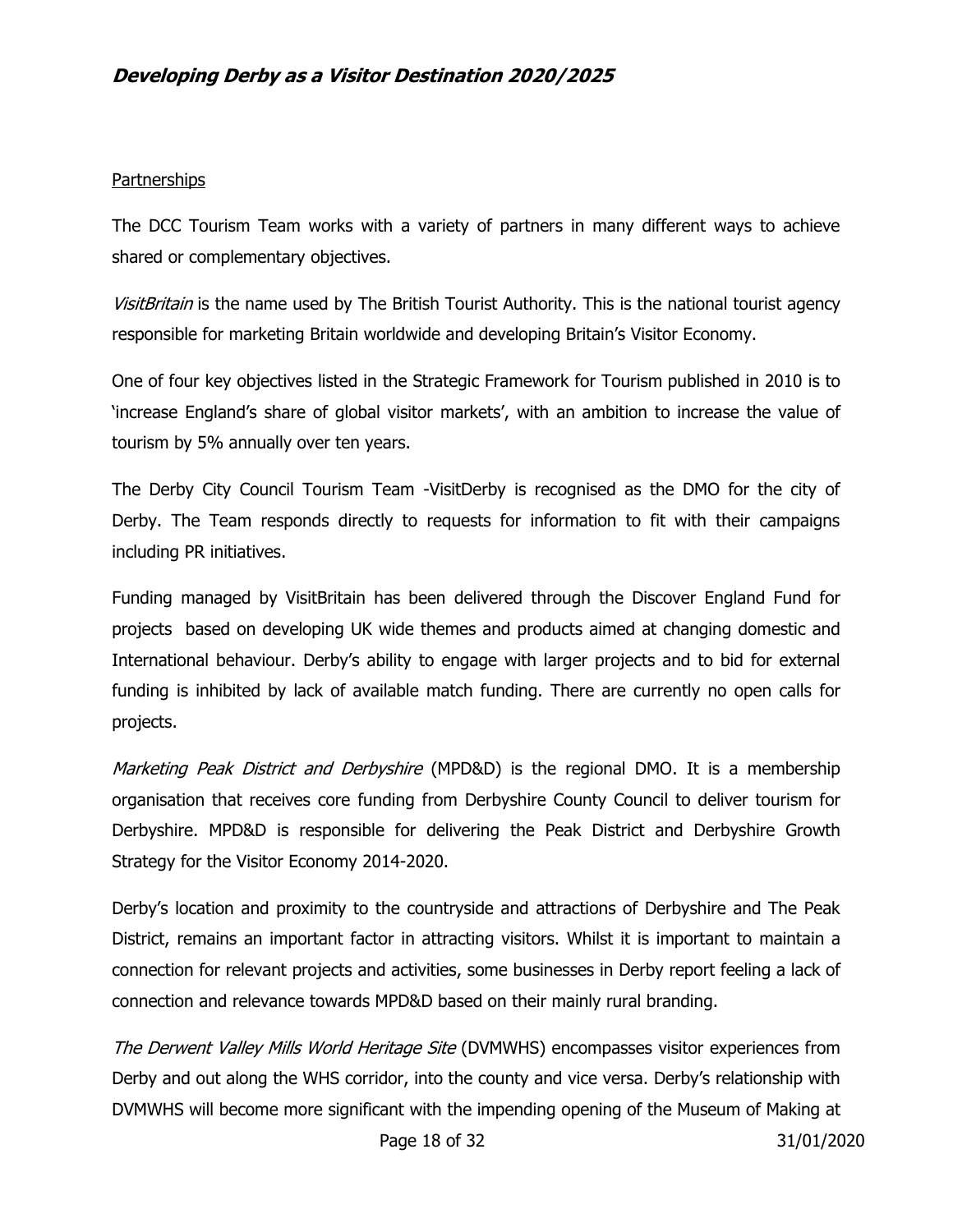Derby Silk Mill. Derby City Council is represented on a number of WHS strategic and delivery groups.

*Metro Strategy* is a project to create closer links with the neighbouring city of Nottingham. One of the potential areas for joint development is the business visits and events market.

D2N2 is the Local Economic Partnership for the region. The Visitor Economy is one of six priority sectors targeted for delivering growth.

A Visitor Economy Advisory Group to D2N2 has delivered some worthwhile activity but currently meets infrequently.

Marketing Derby is responsible for attracting inward investment. The city must be perceived as vibrant to maximise quality of life for prospective employees. Hence, Marketing Derby and the Derby City Council Tourism Team share some objectives and messages which they communicate to their respective audiences.

Business Improvement Districts (BIDs) There are currently two BIDs in Derby although both have very different and relevant priorities. Most BIDs around the UK tend to be single destination.

Focus for marketing promotions is primarily aimed at residents and workers in the BID districts. The funding (which comes from a levy paid by local businesses) provides some sponsorship for events with a requirement that the events carry BID district branding. There is currently a lack of resource to promote Derby as a destination to wider audiences with a potentially higher spend. Consequently, more money and resources are being spent on promotion within the destination, than in attracting visitors to Derby which could benefit the whole city.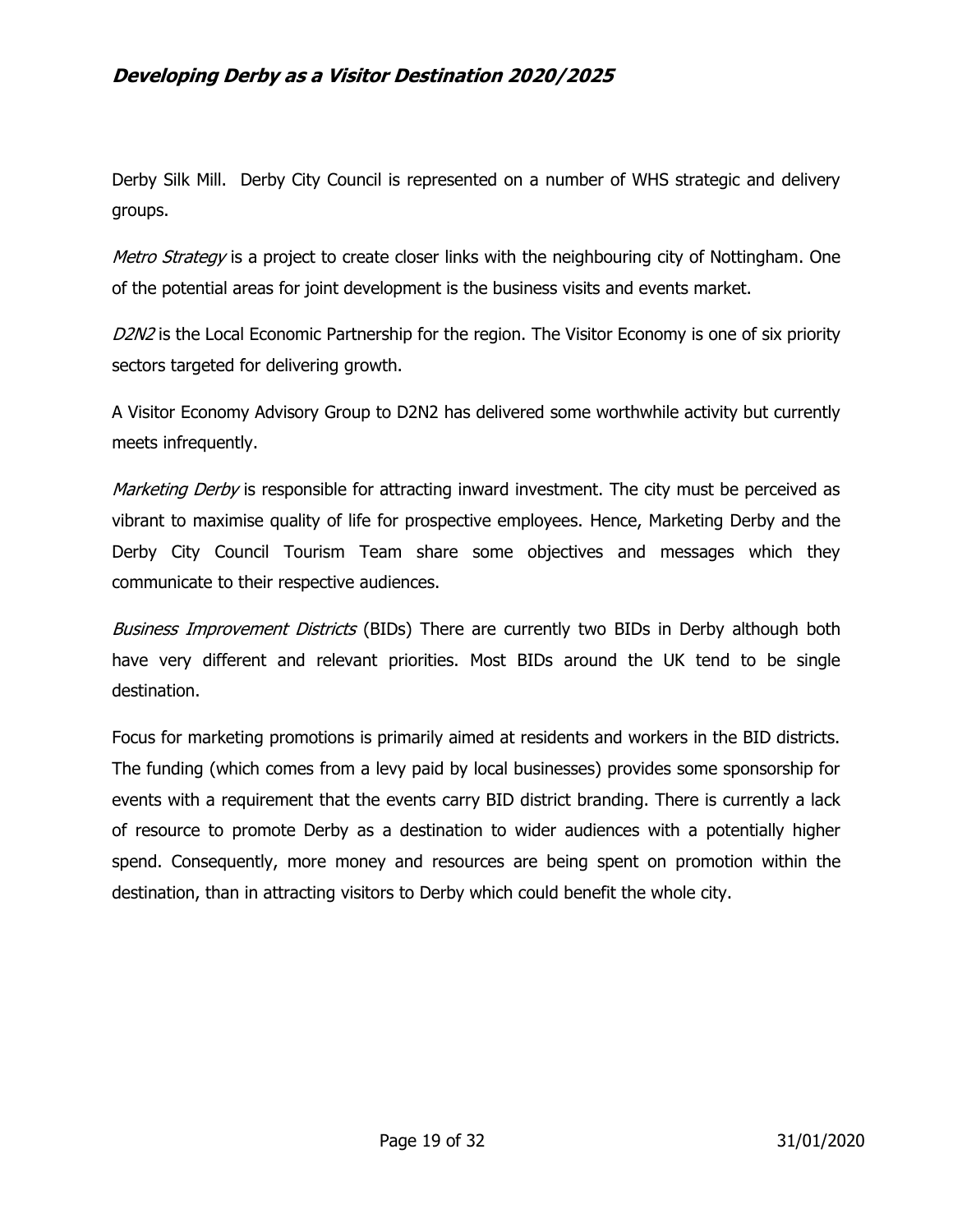# **6. VISION, OBJECTIVES AND ACTION PLAN.**

To be effective in helping Derby to develop as a destination, the DMO needs to have a clear vision that can be supported by all partners. The following vision is based upon the various forms of research noted above.

Vision: The City of Derby continues to develop and improve as a sustainable, competitive visitor destination based on a growing reputation for providing a quality experience across all aspects of the visitor journey.

#### Objectives and Action Plan

#### OBJECTIVE One:

Support new product development that will increase visitor numbers, reach new audiences, enhance the visitor experience and/ or improve Derby's reputation.

#### ACTIONS

Increase awareness of Derby as a conference destination with a variety of existing and new BV&E venues.

Increase engagement between the DMP Steering Group and public/ private sector development of city living. Maintain contact through Vibrant City Partnership.

DMP Steering Group to increase understanding of Purple Flag and how the visitor economy can support a better early evening economy.

Increase engagement of the DMP Steering Group with the Market Hall/ Guildhall project.

Explore how the MoM can benefit the wider city and be a catalyst for identifying and promoting Derby's unique identity.

Include accessibility in future plans for the Market Place plus other developments and events.

Improve accessibility information on VisitDerby by providing accurate and detailed listings.

Engage with relevant colleagues and stakeholders to explore a vision for the Market Place which will improve the environment and open the opportunity for a programme of quality events.

Ensure that representatives from amongst the portfolio organisations are on the DMP Steering Group to share issues and opportunities.

Explore and develop opportunities to attract more BV&E to Derby venues.

Develop product for Chinese and other International markets.

Explore and develop plans for attracting new cultural/ leisure events to Derby, particularly at weekends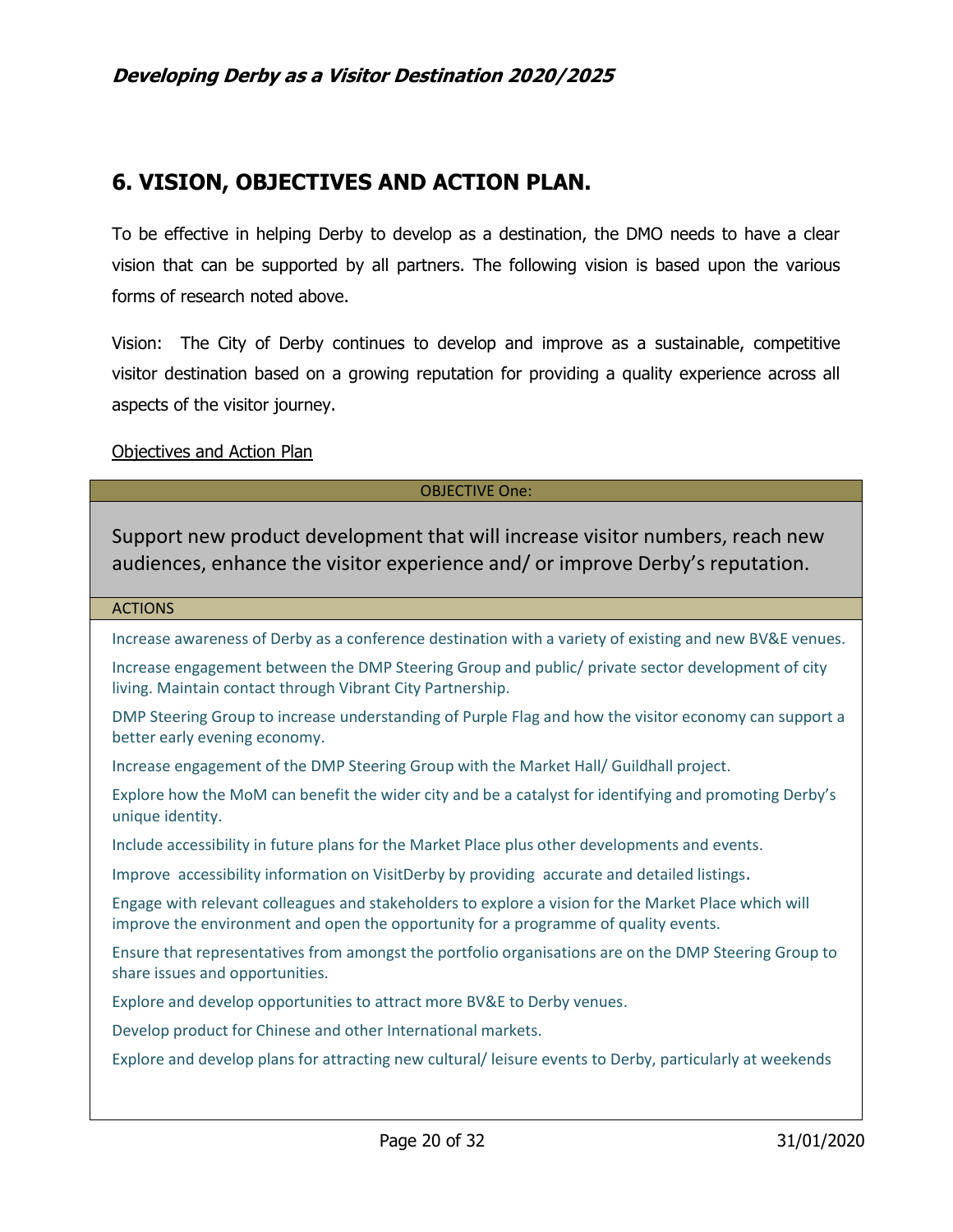#### Objective Two:

Advocate for the visitor economy to inform and influence policies, planning and development of the city.

#### ACTIONS

A proposed review to the City-centre masterplan will offer an opportunity to more closely engage with the DMP action plan. To be discussed at DMP Steering Group.

DMP Steering Group to engage with vision/ place-making discussions .

DMP Steering Group to engage with the development of Local Transport Plans to explore potential solutions to travel to, around and out of Derby.

Engage with stakeholders including DCC planning plus potential investors and developers to ensure understanding of accommodation sector supply and demand in Derby. Understand obstacles and issues being reported by developers.

#### Objective Three:

Communicate a clear identity for the City of Derby that accurately expresses the unique and authentic visitor experience

#### ACTIONS

Increase the opportunity for event promotions to inc signage/ lamp post banners in the Market Place, other high footfall areas throughout the city and gateways.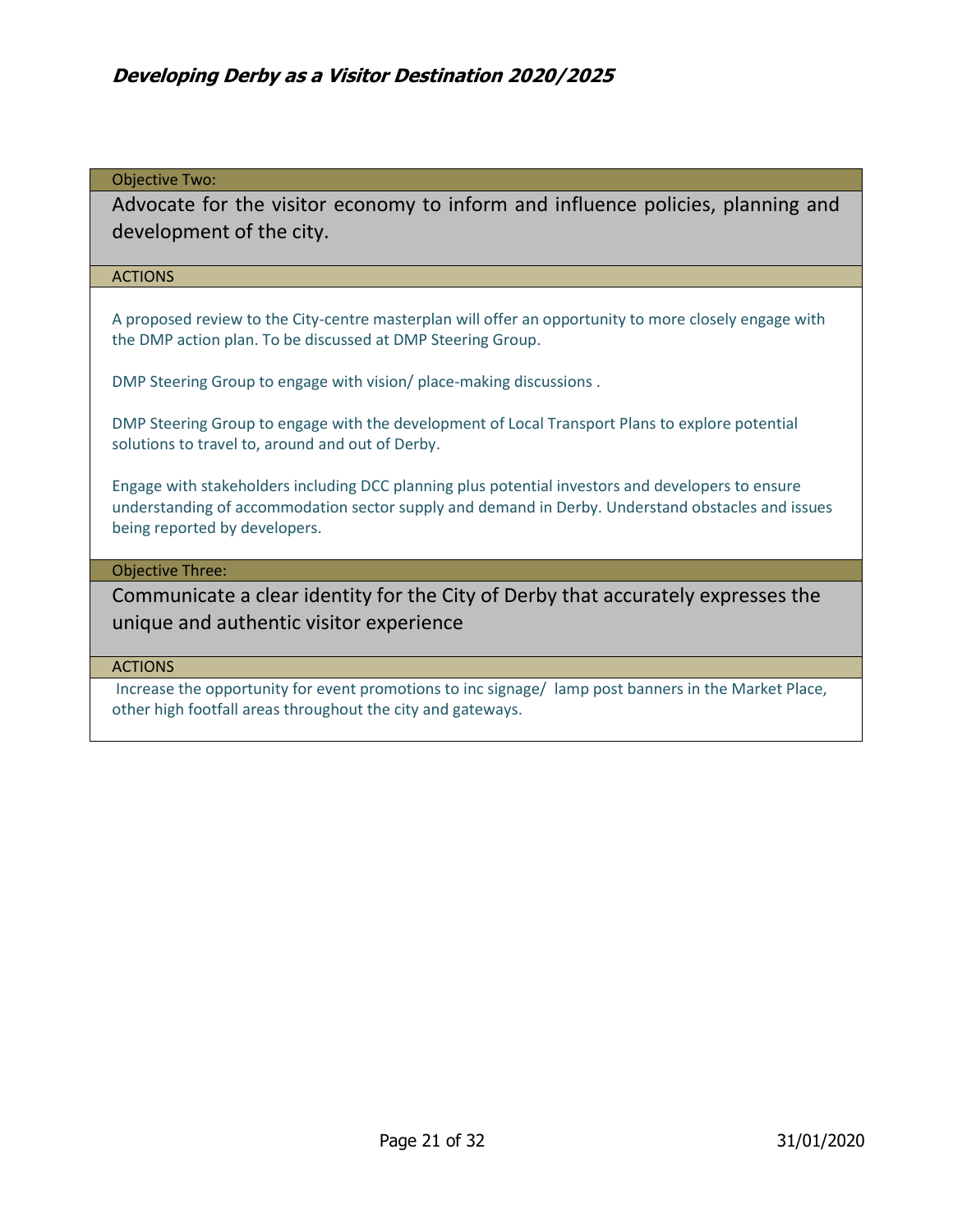# APPENDIX 1: SWOT Analysis

| <b>STRENGTHS</b>                                                                                     | <b>WEAKNESSES</b>                                                                                                        |  |  |  |
|------------------------------------------------------------------------------------------------------|--------------------------------------------------------------------------------------------------------------------------|--|--|--|
| Growing recognition for culture based on events<br>and festivals.                                    | Insufficient funding to be competitive with other<br>destinations.                                                       |  |  |  |
| Location - 90 mins from London. Good road and<br>rail access.                                        | Lack of awareness as a leisure tourism destination.                                                                      |  |  |  |
| Southern gateway to the DVMWHS, Peak District                                                        | No clear place making/ branding strategy.<br>Various organisations competing for sponsorship,                            |  |  |  |
| and Derbyshire and national attractions.<br>New attractions and developments: Museum of              | membership, advertising support from a small<br>customer base - competing branding.                                      |  |  |  |
| Making, River bus, Swimming Pool.<br>Reputation for Real Ale/ Craft Beer.                            | No permanent Coach Park.                                                                                                 |  |  |  |
| Association with International brands inc. Rolls<br>Royce, Toyota, Bombardier, Royal Crown Derby.    | No purpose built conference venue. Lack of<br>awareness as a conference/ meeting destination.                            |  |  |  |
| Award winning green spaces and Purple Flag for                                                       | No nationally recognised branded visitor attraction                                                                      |  |  |  |
| evening economy.                                                                                     | Gaps in accommodation stock and capacity.                                                                                |  |  |  |
| Established DMO - VisitDerby with experienced<br>team.                                               | Lack of funding for VisitDery. Limited opportunity<br>to attract external funding due to lack of match                   |  |  |  |
|                                                                                                      |                                                                                                                          |  |  |  |
| <b>OPPORTUNITIES</b>                                                                                 | <b>THREATS</b>                                                                                                           |  |  |  |
| Product is better than reputation.<br>Undeveloped as a leisure tourism destination which             | Declining relevance due to lack of funding/ ability<br>to participate in some projects/ invest in new<br>technology etc. |  |  |  |
| offers a significant opportunity for growth.<br>The rest of the City could benefit from footfall and | Weakening of existing marketing tools through lack<br>of resource for development and maintenance.                       |  |  |  |
| reputational value created by new attractions.<br>An engaging historical story with a strong legacy  | Lack of awareness of the potential of the Visitor<br>Economy amongst some stakeholders.                                  |  |  |  |
| relating to creativity and engineering.<br>Elevate awareness of Joseph Wright.                       | Competitor destinations spending much more on<br>marketing.                                                              |  |  |  |
| Proactive partnerships                                                                               | Competing priorities in Derby City Council.                                                                              |  |  |  |
| Potential to host conferences and events                                                             |                                                                                                                          |  |  |  |
| Growing relationship with China (and Japan)<br>leading to increased numbers of visitors.             |                                                                                                                          |  |  |  |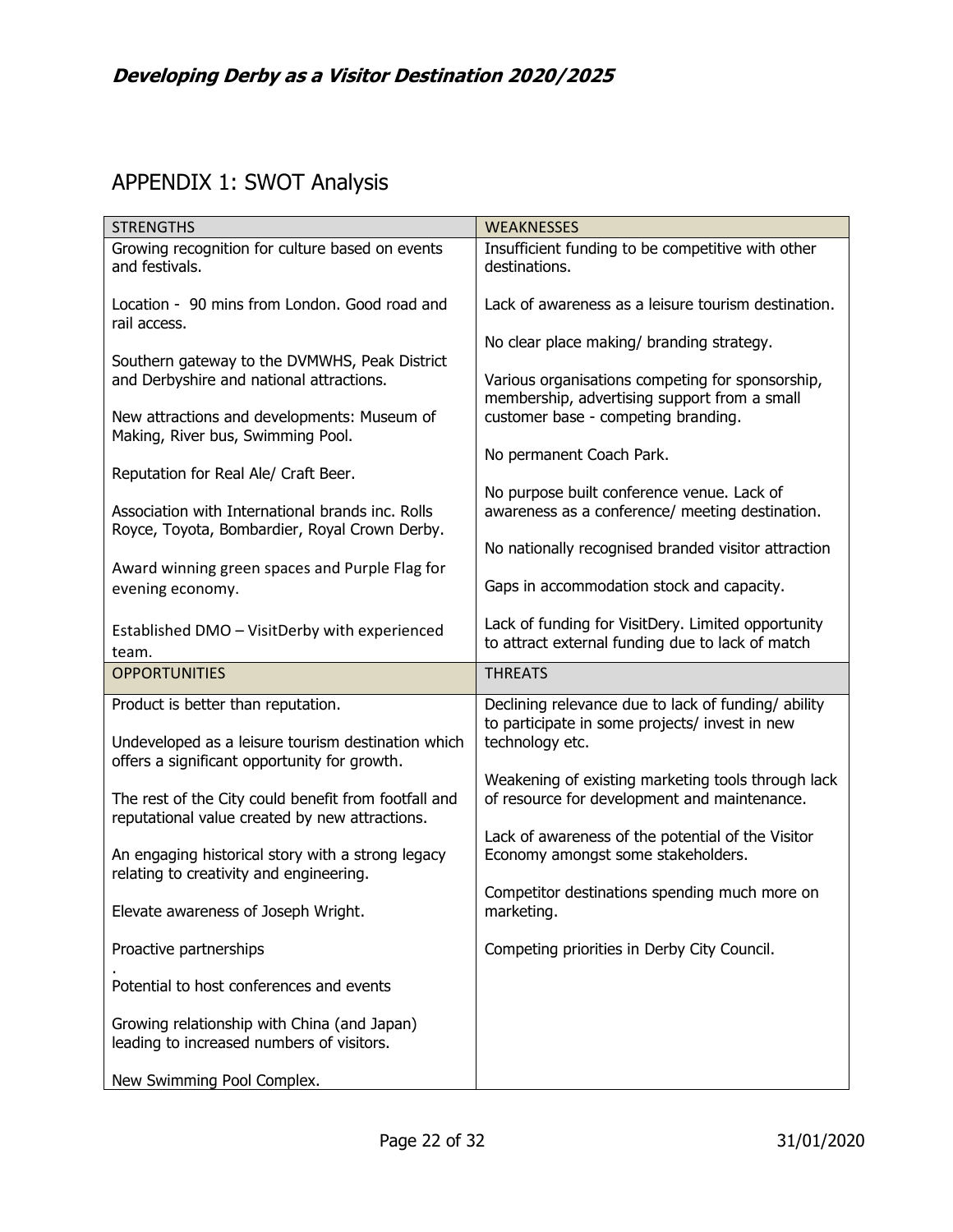# APPENDIX 2: Consultees

In preparation for creating the DMP, feedback was sought from stakeholders through presentations at established groups and meetings together with face to face interviews and email consultation with business owners/ operators. These were selected with a view to balance across the various sectors affecting and influencing the Visitor Economy.

Each consultee was asked to comment on each sector in turn, with consideration to what we have that works well, what could be better and what issues within this sector affect their business. Similar comments have been aggregated.

Cultural Partners Group Vibrant City Partnership Derby City Council Scrutiny Board Leisure and Culture Board University of Derby External Partner Group Derbyshire Hoteliers Association Members of Derby Destination Management Plan Steering Group: Carol Thomas - Derby Cathedral Mohammed Suleman - Derby Museums Adam Buss - Quad Stephen Munn - Deda Peter Helps - Sinfonia Viva Adam Tamsett – Intu Matt Hutchings – Derby Conference Centre Public consultation via questionnaires completed in the Sales and Information Centre and online

(using Hotjar) 2017 – 2019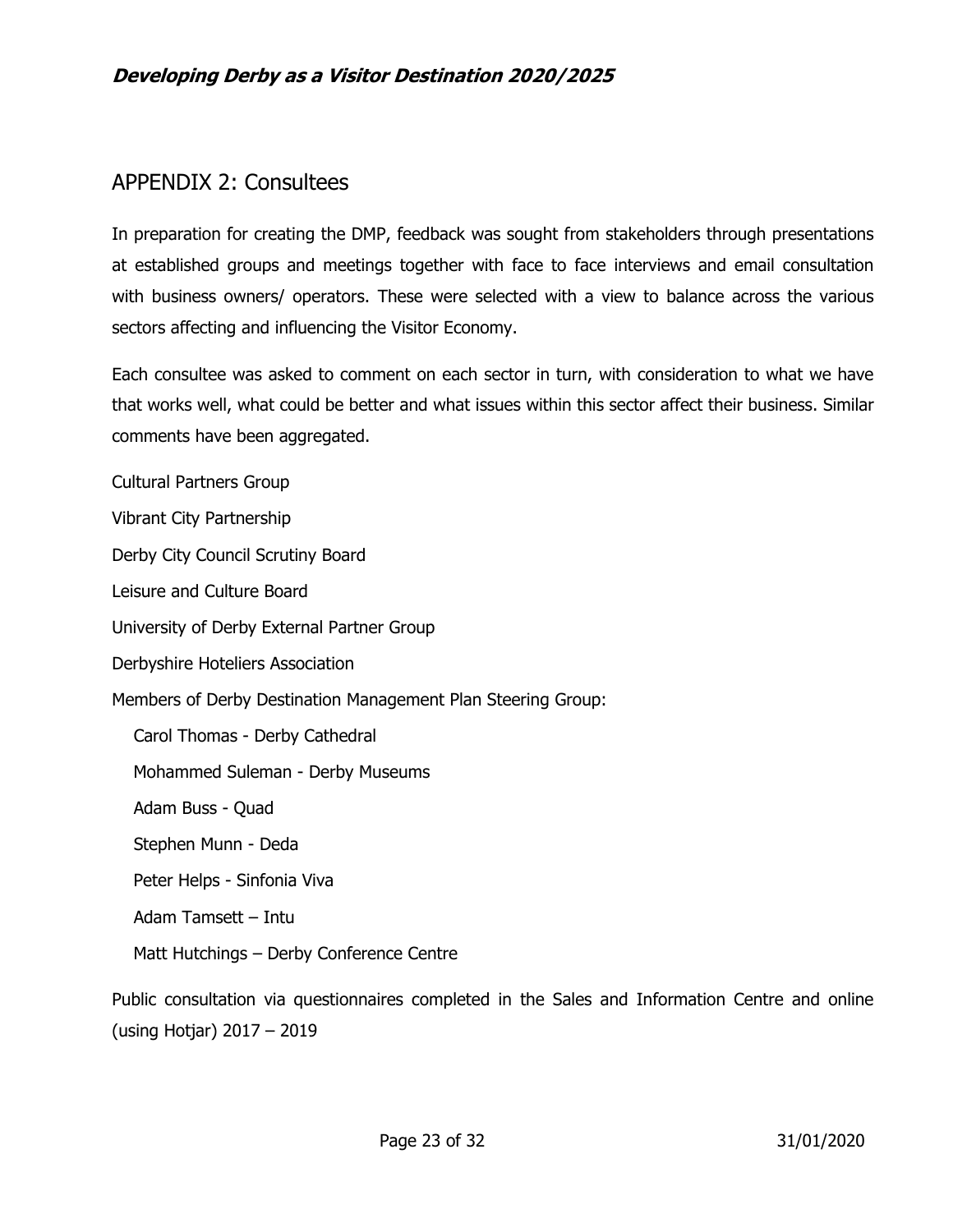# APPENDIX 3: Detailed report from research and consultation

#### Visitor research results

The Visitor survey data used for the analysis in this DMP was a sample size of 471 which was gathered via questionnaires within the Derby Visitor Guide distributed around Derbyshire, questionnaires completed in the Derby Sales and Information centre and responses to pop up questions on visitderby.co.uk using 'Hotjar'.

#### Accommodation

#### Baseline

The Stay landing page on the visitderby website lists the various types of accommodation available. At the time of analysis (Winter 2018) there were a total of 2100 rooms represented by the website listings. The type of accommodation can be broken down as follows:

Hotels = 24 Boutique = 3 Self-catering = 5 Serviced apartments =  $4$  B&Bs/Guesthouses =  $8$ 

#### Visitor Research

Analysis of the data shows an average length of stay of 2.5 nights in Derby. (Respondents to the visitor surveys analysed are likely to be leisure visitors). Average spend from overnight visitors is £165 pp per night compared to a day visitor spending £54 pp.

No issues regarding the quality of the accommodation were reported in visitor surveys, although the question is not asked specifically at this time. It should also be noted that there is no way to measure the impact created by gaps in the market particularly where these are in the accommodation type where there is most growth potential. The gap in Derby is identified in the consultant reports.

#### Stakeholder Consultation

A summary of the views expressed by stakeholders is included in the main body of the report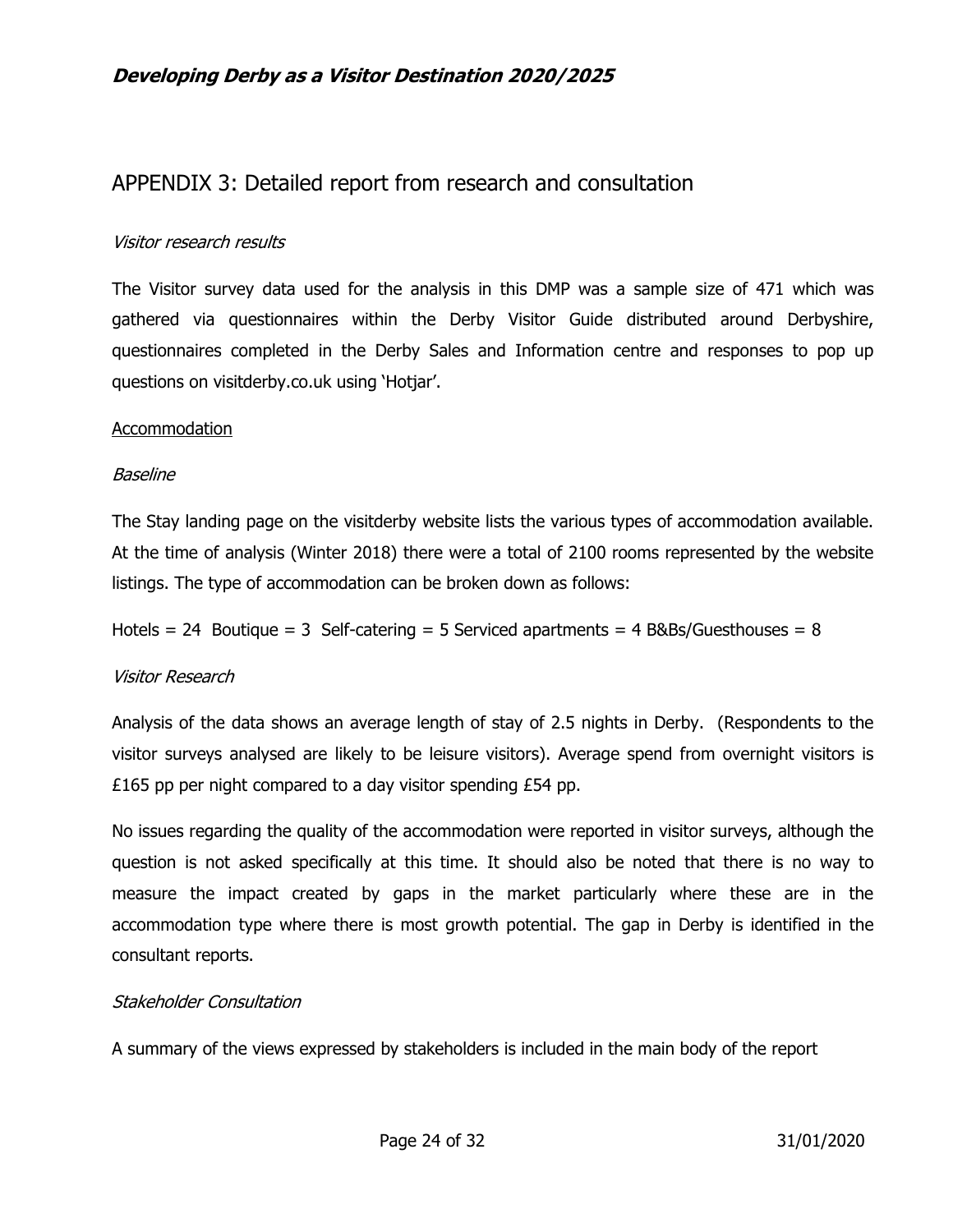### Consultant reports, reviews and available data

The Visitor Economy Advisory Group (VEAG) to the D2N2 LEP commissioned Colliers Int. to produce an accommodation investment study for the region. The review identified issues and opportunities in the sector.

The Visitor Economy Review and Investment Study 2013/14 (also commissioned by the VEAG and completed by Colliers Int.), made the following observations concerning the accommodation sector in the city

- Availability at weekends creates an opportunity for good value leisure breaks
- Good range of branded hotels in the gateway cities of Derby, Sheffield and Manchester
- Occupancy rates and achieved room rates in Derby and Sheffield are below the UK regional average which will limit further new investment. RevPAR however, is the main issue.

### **Figure 4: Core Cities Hotel Statistics**

| 2013              | Derbv | Nottingham | Leicester | Sheffield | Birmingham | Liverpool |
|-------------------|-------|------------|-----------|-----------|------------|-----------|
| Occupancy         | 68%   | 67%        | 67%       | 2%        | 68%        | 70%       |
| Average Room Rate | £49   | £53        | £54       | £54       | £63        | £62       |
| RevPar            | £34   | £35        | £36       | £38       | £43        | £43       |

#### Source: STR Global

• Derby has a number of factors which suggest that there might be demand for conferencing facilities. … Negatively however, a number of neighboring cities such as Nottingham and Leicester already offer good facilities. A feasibility study would be required to determine real demand

#### Attractions and Events

#### Baseline

Attractions and events make up the content of the Things to Do and What's On landing pages respectively on visitderby.co.uk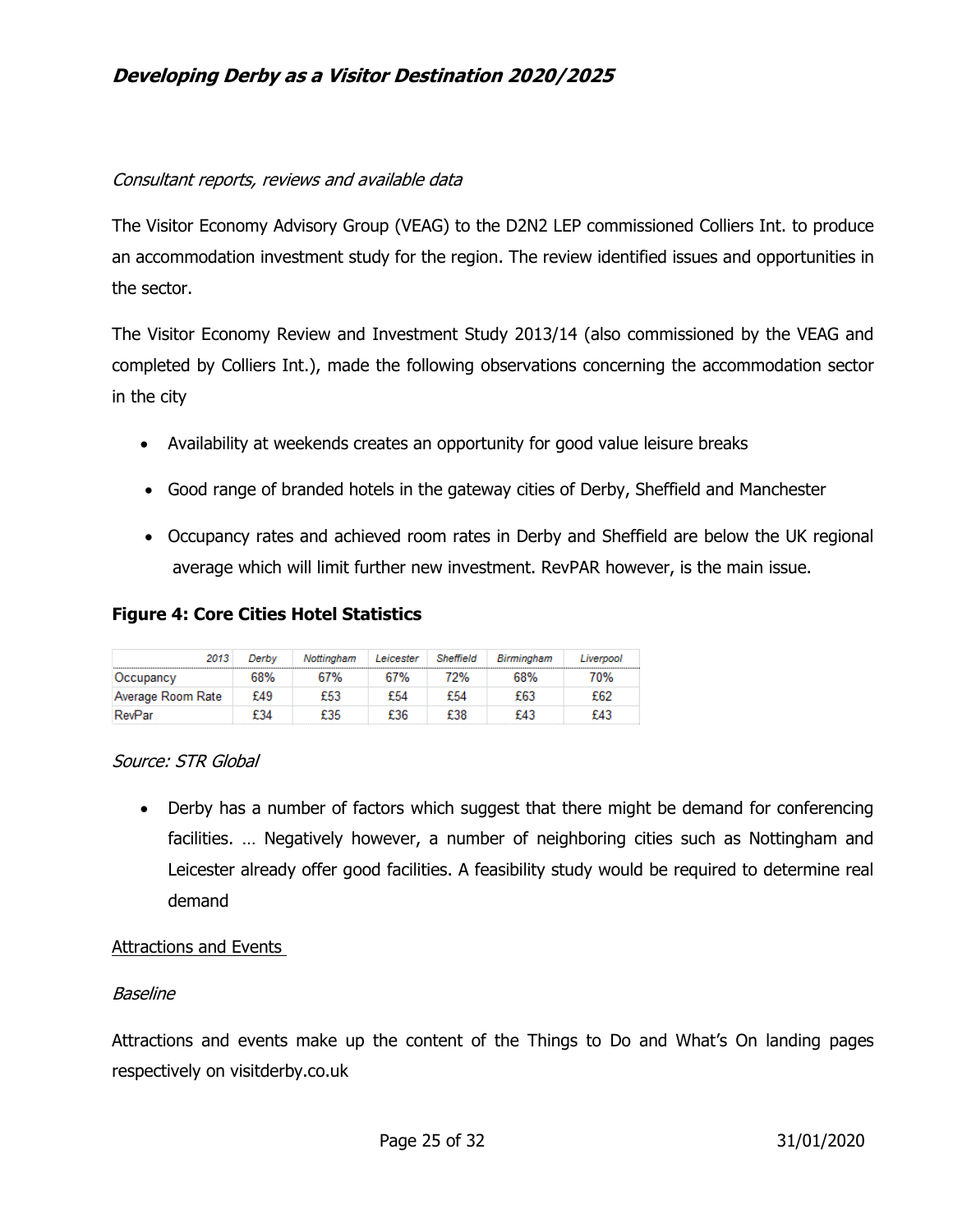It is difficult to accurately define attractions as they come in various guises from unique heritage assets to national family attractions, from museums to parks. For the purpose of creating a measureable baseline we will refer to the 35 venues currently listed as attractions on VisitDerby.

#### Visitor research

Analysis of the visitor surveys did not suggest quality issues with the attractions. Comments made do suggest that there is a perception of not a lot happening in Derby. Although these weren't significant in number they are backed up by statements made by the businesses interviewed.

Visitor survey results show that culture is the Visitor Economy sector that has the most influence in motivating people to visit Derby. Of the data sampled 26% of respondents quoted culture as an activity that had been or was planned to be, a part of their visit. The cultural experience is made up of attractions and events. Attractions referred to included Derby Cathedral, Quad, Derby Museums, Deda and Royal Crown Derby. Events are listed separately in the questionnaires and account for 6% of the visitor sample. Many of the events are organised jointly by various cultural partnerships in the city. Visiting the wider area accounted for 10% of the results.

Other attractions mentioned in previous survey results include Derby Roundhouse, Markeaton Park and some of the major sporting and cultural events. "Respondents also indicated visiting other attractions – with a good majority being based outside the city including Kedleston Hall, Calke Abbey and the Peak District". ('S4W VisitDerby report 2013)

#### Stakeholder Consultation

A summary of the views expressed by stakeholders is included in the main body of the report.

#### Consultant reports, reviews and available data

In 2013/14, the Visitor Economy Advisory Group (VEAG) to the D2N2 LEP commissioned Colliers Int. to produce a Visitor Economy Review and Investment Study for the area which included a paper detailing recommendations for Derbyshire. The full suite of documents is available here [www.visitderby.co.uk/strategies](http://www.visitderby.co.uk/strategies) 

The key findings made in the documents include the following: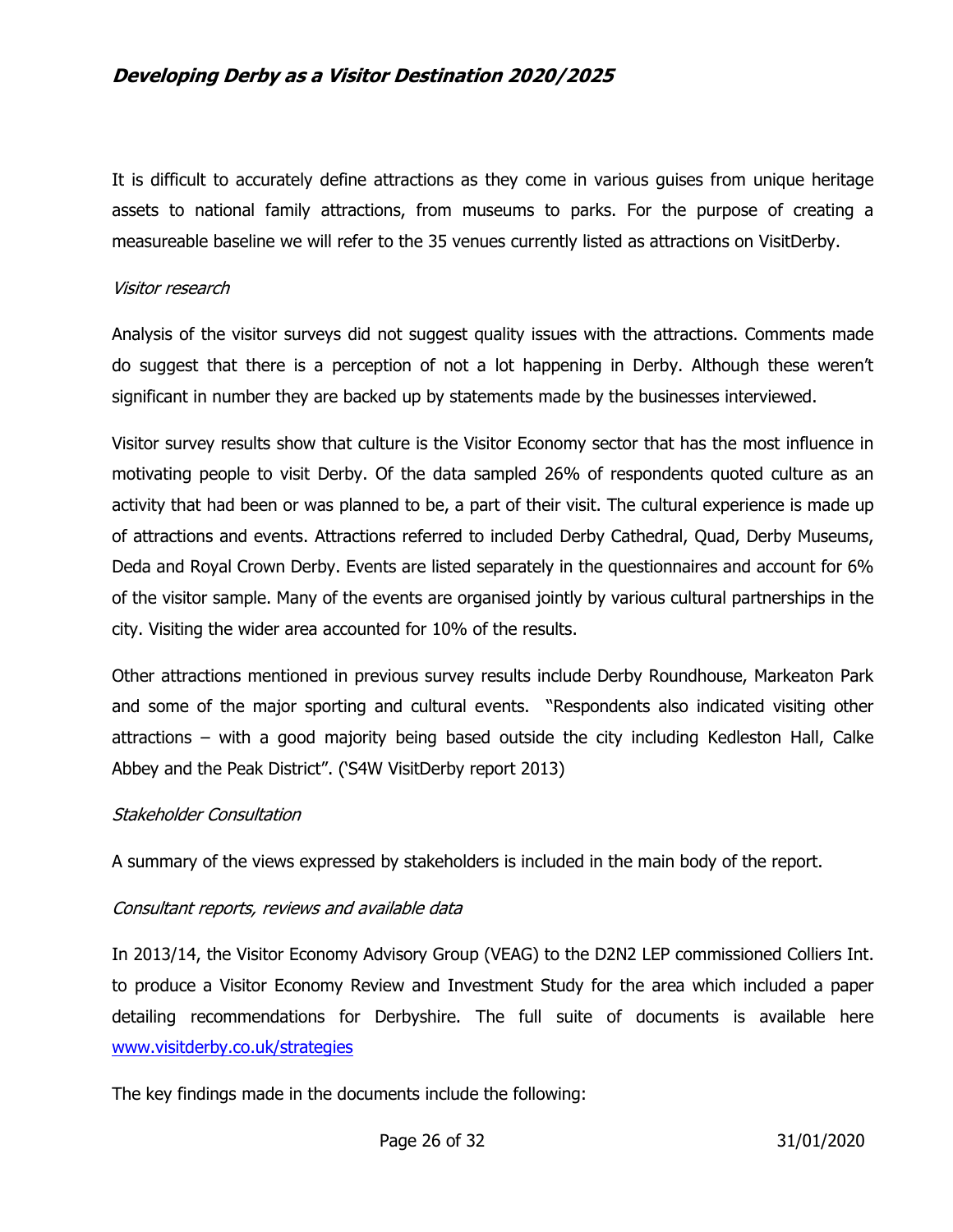- Excellent access to Gateway cities inc. Derby (The study draws attention the HS2 as a potential benefit to the area).
- The review recognises Derby as one of a number of visitor hubs, where significant numbers of visitors would head for the available services and to prepare for a visit to the wider area, and as such is an 'extremely important part of the wider visitor experience' at the same time it recognises that Derby, along with other hubs mentioned is also a destination in its own right and as such needs a Destination Management Plan (at the time The Derby Visitor Economy Strategy 2011-2016 was in place). The review goes onto say that "It would be sensible for the LEP to focus any available investment or support on those hubs which are most important." It then mentions Derby as a priority destination/ hub. Recommends support from the LEP investment in a small number of major anchor attractions which are detailed in the Derby, Derbyshire and Peak District Tourism Baseline section of the wider tourism impact study.
- World Heritage Site requires significant investment to meet expectations.
- Derby has a reasonably good cultural offer however, cultural attractions are under threat from withdrawal of funding.
- The report recognises the following as potential visitor attraction developments in Derby:

Derby Silk Mill (To re-open as the Museum of Making), The Derby Arm Project (reopening of 12.5 miles of waterway at Derby Canal with boat lift), a permanent Rolls Royce Museum and more emphasis on the Joseph Wright collection.

#### Local issues, opportunities and external trends

Culture along with leisure is acknowledged as an important part of the economy (although possibly for its impact on residents rather than its ability to attract visitors) and as such has a Culture Plan delivered by the Culture, Leisure and Tourism Board.

Derbyshire County Council has led on the creation of a Culture, Heritage and Tourism Board (CHaT). It is intended to be representative of the whole region including the city. It will be important to avoid duplication or conflicting agendas and to facilitate understanding of priorities.

Page 27 of 32 31/01/2020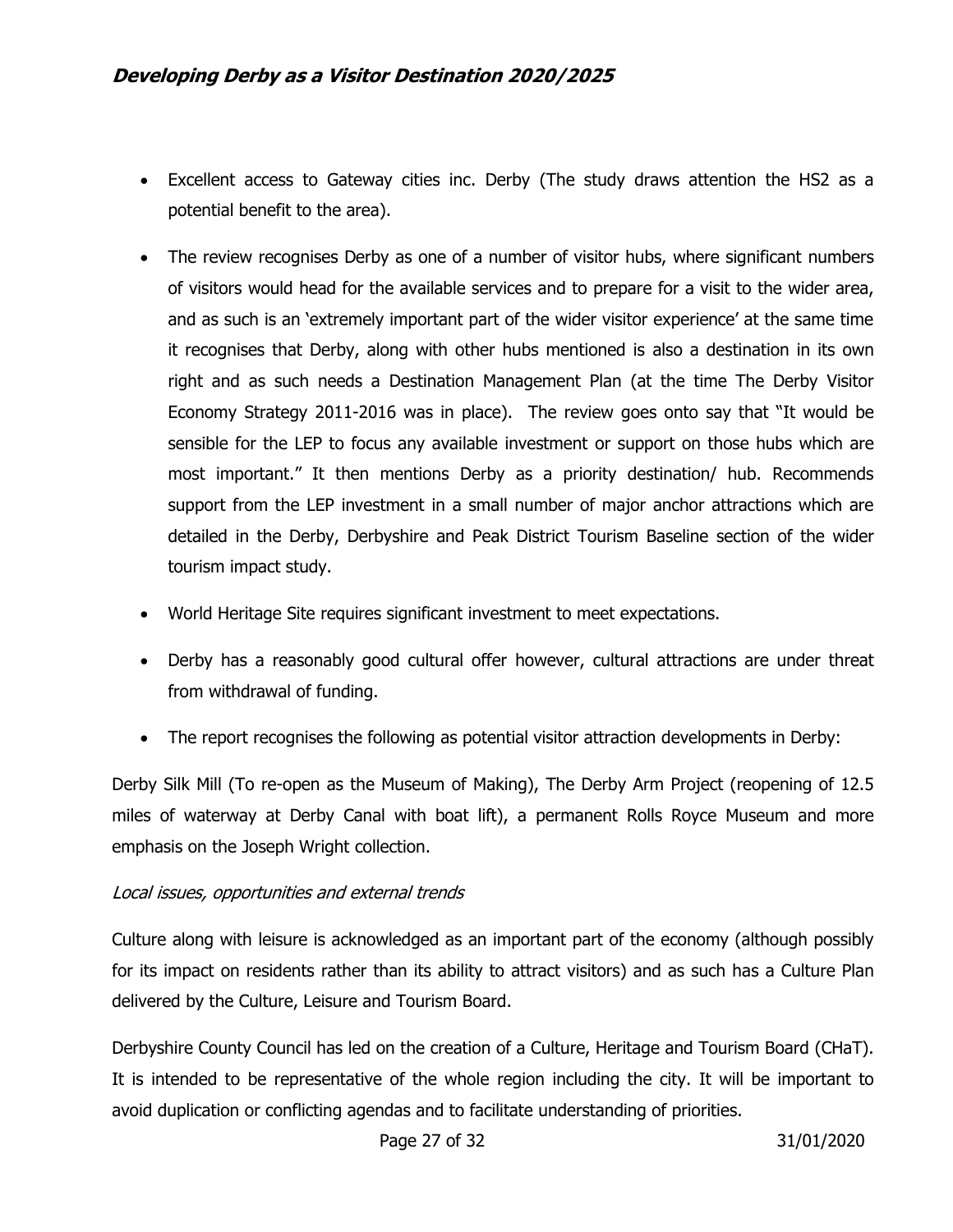A number of attraction developments in the pipeline have the potential to improve Derby's reputation and increase visitor numbers.

The Museum of Making opening September 2020 at Derby Silk Mill will host events and exhibitions that could be nationally and internationally significant. This could have multiple benefits from placemaking (conclusively identifying and telling the unique and authentic Derby story) and delivering overnight stays at the weekend.

The Derby Museums Trust is undertaking research to determine if the Joseph Wright collection should have more emphasis within a specifically named gallery.

Made in Derby is a public realm project which was developed with stakeholders including the Derby Telegraph to celebrate significant Derby residents who have had an impact on the city. Businesses and visitors report that poor signage means many people remain unaware that the cast iron plaques bearing the names are also codes to access virtual reality presentations on the subject's achievements.

#### Derby Market Hall

The Market Hall roof is currently undergoing essential structural work. Until this is completed and the full cost understood, plans for the development of the product if delayed. The sustainability of the offer depends on the quality and quantity of the stalls and the markets that they will attract.

#### Moorways Sports Village

Derby City Council will deliver a new swimming pool complex which will open late 2021. The new facility is a £42 million project and will become part of Moorways Sports Village . Facilities include a 50m pool, water park, modern gym plus sauna and steam rooms.

Inside the water park there will be two, four storey flumes plus England's first wave generating wow ball and wave rider slide. These additional facilities have the potential to attract visitors as well as the resident population.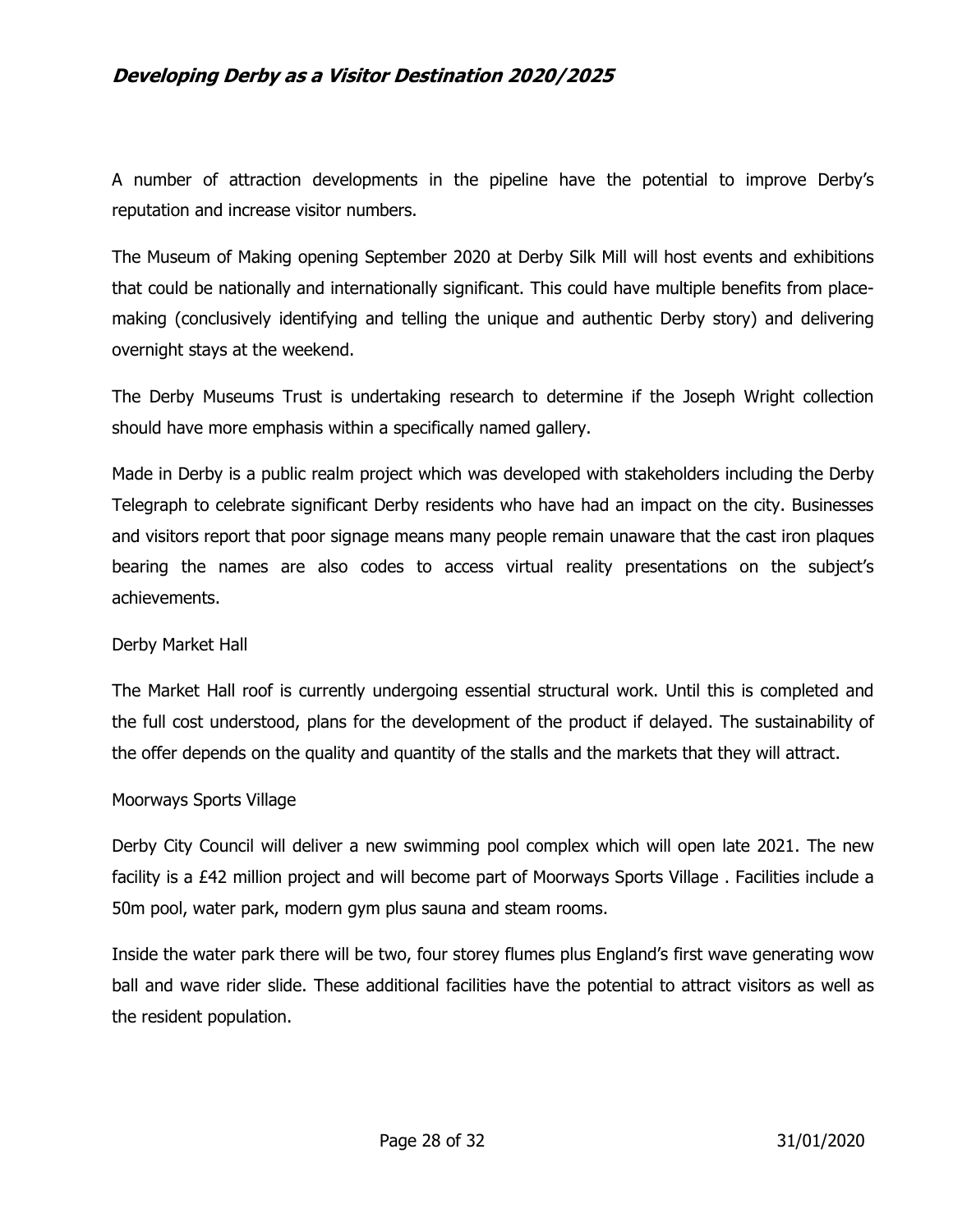#### Dine

#### Baseline

The dine section on VisitDerby currently lists 83 restaurants 36 cafes 23 pubs and 23 bars. It should be noted that some venues might be duplicated across more than one search criteria and that lists will include restaurants and bars that are inside hotels.

#### Visitor Research

Analysis of the visitor research shows that the food and drink sector referred to as Dine on the website, accounts for 18% of what visitors plan to do in Derby. A further 10% responded that the nightlife attracted them to the city, which may overlap with food and drink.

#### Stakeholder Consultation

A summary of the views expressed by stakeholders is included in the main body of the report

#### Local issues, opportunities and external trends

Derby is attracting travel and tourism media attention based on the developing food and drink sector with a view expressed that the city punches above its weight in this area. The external trend leans towards an appreciation of independent providers with a particular emphasis on fresh, local produce and creative service. By offering a unique experience these eateries can become destinations in their own right.

Derby has an established reputation as a real ale hub. Micro –brewery tours and beer festivals when operating, expand the experience. The city boasts both traditional, historic pubs alongside contemporary refurbishments of older pubs which extend the offer to a wider audience. Craft beer and Real Ale is a strength county wide and offers an opportunity for joint marketing across the wider destination.

What is an existing strength in this sector has been further boosted by the consumer travel trend defined as 'alco-tourism' which see's itineraries planned around visiting, tasting craft Gin, whiskey and local wine producers.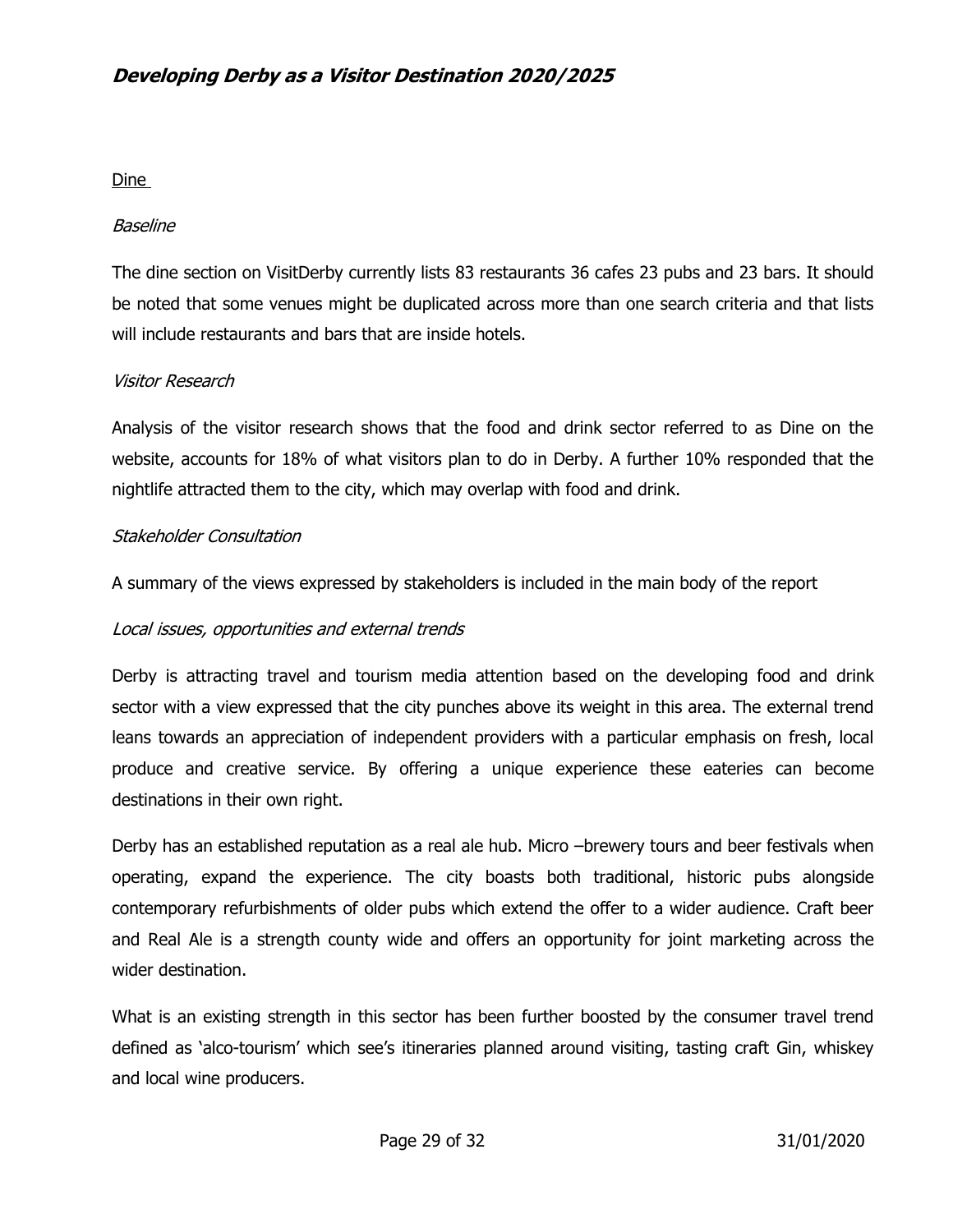#### Tourism Infrastructure

#### Baseline

Around £1billion of investment predominantly within the city centre has delivered many improvements, including new venues, public realm and highway improvements. This work is ongoing subject to available funding. However, there are areas that still need improvement and the social problems which remain very evident to passers-by and are affecting reputation. These are issues affecting all cities but are concentrated in specific areas within a small city.

#### Visitor Research

Remarks made in the visitor surveys refer to the city looking shabby. There are remarks about beggars, homeless and being aware of drug abuse. Comments were made to the effect that we have some beautiful buildings but they aren't being looked after/ made enough of. A few comments refer to expensive car parking. There is a strong contrast between the views of (evidently) local people expressing dissatisfaction and the views expressed by travel journalists who see Derby in the context of their wider experience of cities and find that it compares favourably.

#### Stakeholder Consultation

A summary of the views expressed by stakeholders is included in the main body of the report

#### Consultant reports, reviews and available data

The Derby Masterplan is due to be refreshed. This is an opportunity to link with the DMP to achieve objectives and deliver on the actions

#### Local issues, opportunities and external trends

Stakeholders report the need for a vibrant city centre offer through the day and into the evening.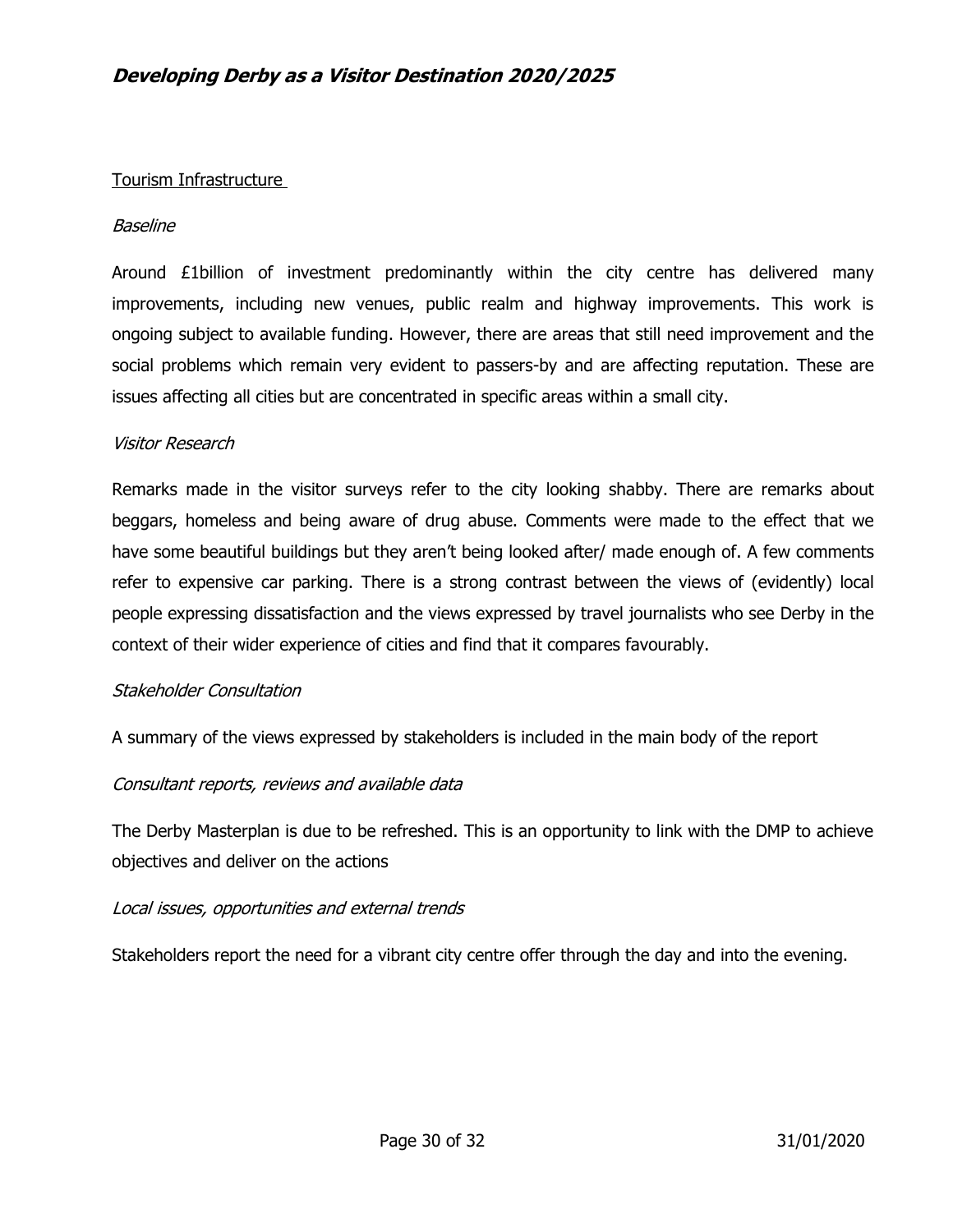#### Transport and access

#### Visitor Research

Very few comments made about transport. Park and Ride is mentioned as good but not enough buses to get around the city centre.

#### Stakeholder Consultation

A summary of the views expressed by stakeholders is included in the main body of the report.

Very few of the businesses interview expressed any major concerns about transportation. The comments that were made include:

- Need to consider if and how HS2 might benefit the city.
- Having a 24/7 coach park throughout the year is essential.
- Introduce more pay by card options in car parks.

#### Visitor Services

Tourist Information, Branding, Marketing and PR

#### Baseline

There has been a tourism team in the City of Derby for c. 20 years. The team is currently responsible for delivering the DMP plus tourism marketing and the Tourist Information (TIC) aspect of the Sales and Information Centre. (In 2016, the TIC combined with the DerbyLive Box Office to create the Derby Sales and Information Centre). The Tourism Team is currently part of the Derby City Council - Culture, Leisure and Tourism department, in the Communities and Place directorate.

The DCC Tourism Team public facing brand is VisitDerby. This is the DMO for the city leading on the delivery of the DMP which covers both product development and marketing in order to assist the City to develop as a destination, (Destination  $=$  somewhere people make a special trip to visit based on what they know or believe it has to offer).